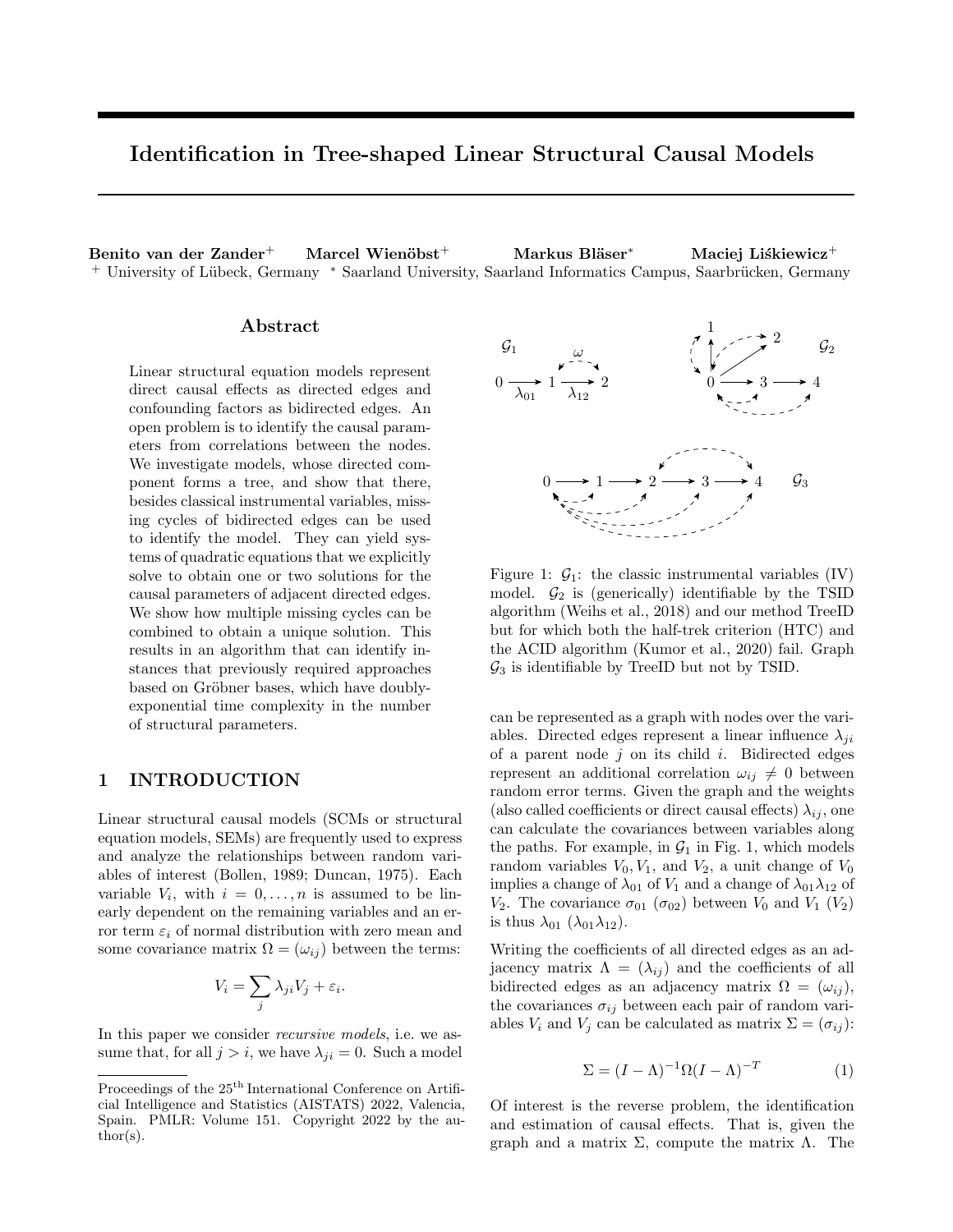identification problem, which is the main focus of this paper, asks for a symbolic equation to calculate the coefficients in  $\Lambda$ , the *estimation problem* asks for a numerical solution. Not every coefficient can be identified, yielding the problem to determine which coefficients have solutions.

Identification in linear SCMs has been the subject of a considerable amount of research in the last decades, including the early work in econometrics (Wright, 1928; Fisher, 1966; Bowden and Turkington, 1984) and the pioneering work on the computational aspects of the problem (Pearl, 2009). Most approaches for solving the problem are based on instrumental variables, in which the causal effect is identified as a fraction of two covariances (Wright, 1928; Bowden and Turkington, 1984). For example, in  $\mathcal{G}_1$  in Fig. 1, one can calculate  $\lambda_{12} = \frac{\lambda_{01}\lambda_{12}}{\lambda_{01}} = \frac{\sigma_{02}}{\sigma_{01}}$ . The variable  $V_0$  is then called an instrumental variable (IV). The literature focuses on developing criteria to decide whether a variable is an IV. A more complex criterion – the criterion for a conditional instrumental variable (cIV) – considers these correlations of  $V_0$  conditionally on another set of variables (Bowden and Turkington, 1984; Pearl, 2001; van der Zander et al., 2015). Other criteria and methods to identify some coefficients in specific graphs involve instrumental sets (IS) (Brito and Pearl, 2002a; Brito, 2010; Brito and Pearl, 2002b; van der Zander and Liskiewicz, 2016), half-treks (HTC) (Foygel et al., 2012), auxiliary instrumental variables (aIV) (Chen et al., 2015), determinantal instrumental variables (tsIV) which results in the TSID algorithm (Weihs et al., 2018), instrumental cutsets (Kumor et al., 2019), or auxiliary cutsets which result in the ACID algorithm (Kumor et al., 2020). Some criteria lead to polynomial-time algorithms (ACID). For other criteria, e.g. cIV and tsIV, the decision problem, if the criterion is satisfied in a given graph, is NP-complete (van der Zander et al., 2015; van der Zander and Liśkiewicz, 2016; Kumor et al., 2019).

A drawback to all criteria listed above is that they are not complete, i.e. not applicable to every graph. They also only decide whether there exists exactly one solution for a coefficient.

An alternative approach is to expand Eq. (1) to a system of polynomial equations and solve it using a computer algebra system (CAS), which usually employs Gröbner bases (García-Puente et al., 2010; Foygel et al., 2012). This gives a complete solution for any solvable equation system. However, Gröbner base algorithms have a doubly exponential runtime and are EXPSPACE-complete (Mayr and Meyer, 1982). Thus, they are often too slow to be used in practice. García-Puente et al. (2010) note the runtime varies between seconds and 75 days for graphs with four nodes.

Our results. We investigate the identification problem in linear SCMs on graphs whose directed component is a tree and whose bidirected component can be arbitrary. Figure 1 shows example causal structures, which are modeled as tree graphs.

First, we show that if a node  $i$  is not connected to the root node with a bidirected edge, the root node can be used as a classic instrumental variable to identify the incoming edge to  $i$ . Then we investigate the subgraph of nodes that are each connected to the root node with a bidirected edge. We show that, if there is a missing cycle, such that none of the bidirected edges  $i_1 \leftrightarrow i_2 \leftrightarrow i_3 \leftrightarrow \ldots \leftrightarrow i_1$  exists in the graph, it yields an equation system that can lead to a solution of all incoming directed edges to the involved nodes. We describe how to reduce this equation system to a single quadratic equation in a single variable, which can then identify one of the incoming edges. As a quadratic equation, it can yield exactly one, exactly two, or infinitely many solutions. How many solutions exist for a certain graph can be symbolically determined using Polynomial Identity Testing (PIT). For example, a graph with directed component  $0 \to 1 \to 2 \to 3$  and bidirected edges  $0 \leftrightarrow i$  for  $i = 1, 2, 3$  does not contain the bidirected cycle  $1 \leftrightarrow 2 \leftrightarrow 3 \leftrightarrow 1$ , so our approach returns exactly two solutions for the identification of  $\lambda_{01}, \lambda_{12}, \lambda_{23}.$ 

This results in an algorithm, we call TreeID, that can identify instances that previously required the Gröbner bases approach and for which the state-ofthe-art methods, such as HTC, TSID, and ACID fail.

We have performed the necessary calculations on a large number of graphs, with a special focus on graphs whose directed edges form a single directed path and where the root node is connected to all other nodes with bidirected edges. If the bidirected component is complete except for a missing cycle of a length between five and ten edges, there are always exactly two solutions.

Identification of Tree Graphs with the State-ofthe-Art-Methods. The algorithm ACID (Kumor et al., 2020), which subsumes previous state-of-theart methods, including cIV, IS, aIV, and HTC, as well as the TSID approach (Weihs et al., 2018) belong currently to the most prominent and powerful methods for identification of structural coefficients in linear causal models. They are significantly more efficient compared to the general Gröbner bases approach.

For tree graphs, however, more sophisticated criteria are often either not applicable or not advantageous compared to simpler ones. This can be most easily seen in the case of ISs. As all nodes have in-degree 1,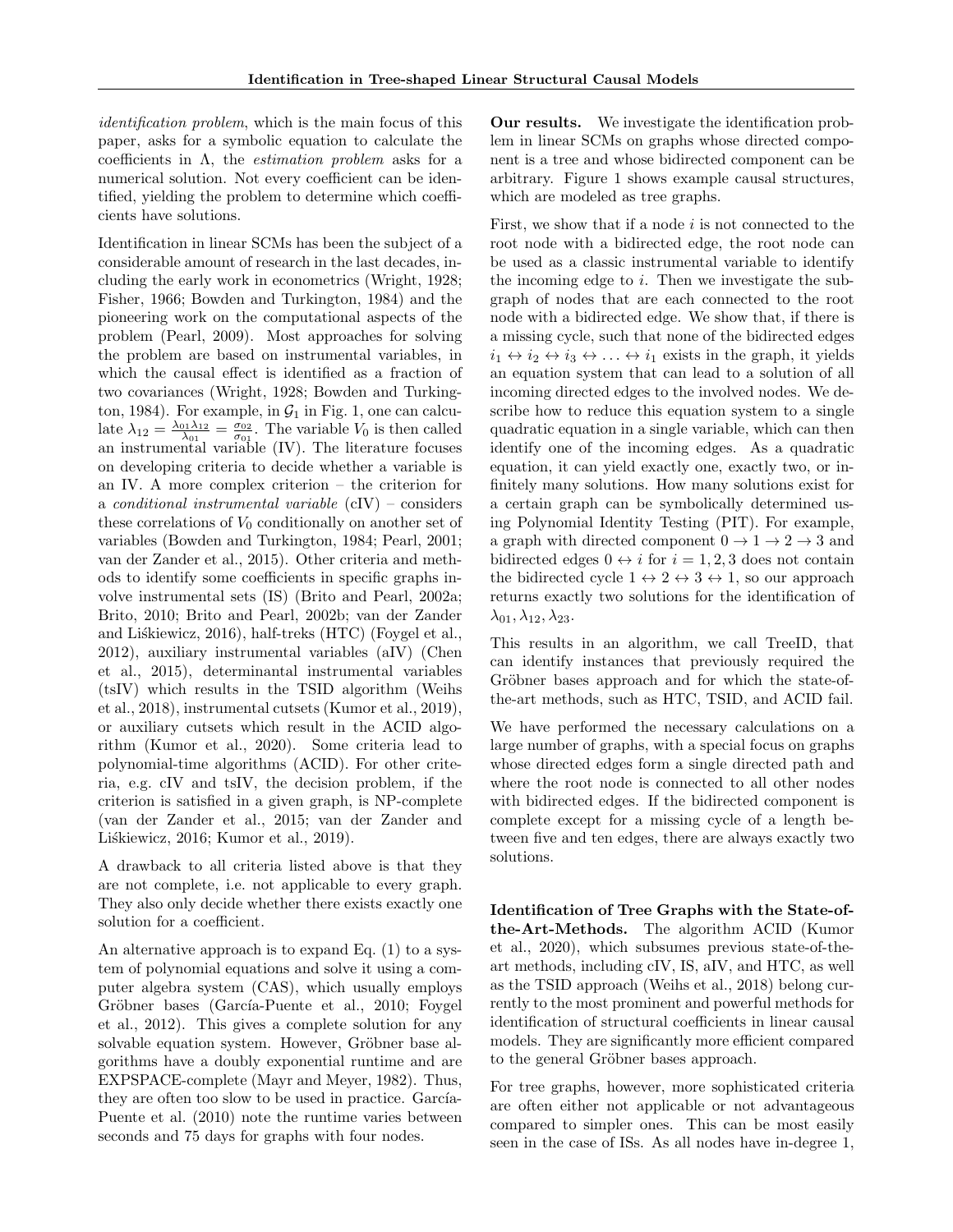it is not possible to identify two or more incoming edges at once.

We show that many of the previous criteria and algorithms, including ACID, collapse to the use of auxiliary instrumental variables (aIVs). This result shows that making progress beyond simple rules such as aIV on tree graphs appears to be quite challenging. One explanation could of course be that, e. g., the ACID algorithm is already powerful enough to identify such simple models. However, this turns out not to be the case. Indeed, there is a large number of tree graphs not identifiable in this manner as is shown exemplarily in Fig. 1: Graph  $\mathcal{G}_2$ , which is taken from Fig. 3c in Foygel et al. (2012), is generically identifiable by TSID and our algorithm TreeID but for which both the HTC and ACID fail to identify coefficients.

Several of the tree graphs, like  $\mathcal{G}_1$  and  $\mathcal{G}_2$  in Fig. 1, can be identified with the TSID algorithm implementing the tsIV criterion (Weihs et al., 2018). This criterion, however, still leaves a significant number of tree graphs unidentified. For an example, see  $\mathcal{G}_3$  in Fig. 1, which is identifiable by TreeID. Moreover, the tsIV criterion has the drawback that it is likely not efficiently testable as it was shown to be NP-hard (Kumor et al., 2020).

Our algorithm TreeID is an entirely new approach for identification independent of the instrumental variable framework.

## 2 PRELIMINARIES

We consider mixed acyclic graphs  $\mathcal{G} = (V, D, B)$  with  $n+1$  nodes  $V = \{0, 1, \ldots, n\}$ , directed edges  $i \to j$  in D and bidirected edges  $i \leftrightarrow j$  in B. By acyclicity, we mean that  $\mathcal{G} = (V, D)$  restricted to directed edges is a directed acyclic graph (DAG).

For a given graph  $G$ , the *identification problem* asks to find, for each parameter  $\lambda_{xy}$ , with  $x \to y \in D$ , an expression to calculate  $\lambda_{xy}$  that only depends on the entries of the matrix  $\Sigma$ , such that the calculated  $\lambda_{xy}$ uniquely satisfies Eq. (1). Practically, there are initial values of  $\Lambda$  and  $\Omega$ , from which a matrix  $\Sigma$  is calculated. Using the expression for  $\lambda_{xy}$ , new matrices  $\Lambda'$  and  $\Omega'$ can be calculated and it needs to hold

$$
(I - \Lambda')^{-1} \Omega' (I - \Lambda')^{-T} = \Sigma = (I - \Lambda)^{-1} \Omega (I - \Lambda)^{-T}.
$$

We consider the generic version of the problem, which only requires that the expressions are valid almost everywhere, i.e. the Lebesgue measure of the set of initial parameters for which the expressions are not valid is zero. E.g. it is allowed to return solutions like  $\lambda = \frac{\sigma_{zy}}{\sigma_{z}}$  $\sigma_{zx}$ even though they are not valid for  $\sigma_{zx} = 0$ . Since any algebraic subset has Lebesgue measure zero, we can assume that any polynomial over elements of  $\Lambda$ ,  $\Omega$ evaluates to zero if and only if it is the zero polynomial. By  $|ID_{\mathcal{G}}(\lambda_{xy})|$ , we denote the degree of identifiability of edge  $\lambda_{xy}$ .  $|ID_{\mathcal{G}}(\lambda_{xy})| = 1$  if  $\lambda_{xy}$  is uniquely *identifiable,*  $|ID_{\mathcal{G}}(\lambda_{xy})| = \infty$  if not *identifiable*, and  $1 < |ID_G(\lambda_{xy})| < \infty$  if identifiable with more than one solution, e.g.  $|ID_{\mathcal{G}}(\lambda_{xy})| = 2$  means 2-identifiable.

A path in a graph G is a node sequence  $i_1, \ldots, i_{\ell+1}$ such that all successive nodes  $i_k, i_{k+1}$ , with  $1 \leq k \leq \ell$ , are connected by a directed edge. Then  $i_1$  is called the *start node* and  $i_{\ell+1}$  the *end node* of the path. We use the terms child, parent, ancestor, descendant, and sibling to describe node relationships in graphs in the same way as Pearl (2009); in this convention, every node is an ancestor (but not a parent) and a descendant (but not a child) of itself. For a node  $i$ , we denote by  $An(i)$  the set of all ancestors of i.

A trek  $\tau$  in  $\mathcal G$  from source i to target j is a path from i to j whose consecutive edges do not have any colliding arrowheads, i.e.  $\tau$  a path of one of the two following forms  $i \leftarrow i_1 \leftarrow \ldots \leftarrow u \leftrightarrow v \rightarrow j_1 \rightarrow \ldots \rightarrow j$  where node i can coincide with u or j can coincide with  $v$ , or  $i \leftarrow i_1 \leftarrow \ldots \leftarrow u \rightarrow j_1 \rightarrow \ldots \rightarrow j$  where either i or j can coincide with u. Define the trek monomials  $M(\tau)$  as follows. For  $\tau$  of the first form, define  $M(\tau) = \omega_{uv} \prod_{x \to y \in \tau} \lambda_{xy}$  and, for  $\tau$  of the second form, define  $M(\tau) = \omega_{uu} \prod_{x \to y \in \tau} \lambda_{xy}$ . Then, the following trek rule (Wright, 1921, 1934) expresses the covariance matrix (1) as a summation over all treks

$$
\sigma_{ij} = \sum_{\tau \text{ trek from } i \text{ to } j} M(\tau). \tag{2}
$$

In this paper, we restrict ourselves to *tree graph mod*els, i.e. assume that  $\mathcal{G} = (V, D)$  is a directed tree, which has exactly one node, called *root*, whose incoming degree is zero and all other nodes have incoming degree one. The root node is labeled 0. For each node i, with  $i > 0$  and its (unique) parent p, the coefficient of the incoming edge  $p \to i$  is denoted as  $\lambda_{pi}$ , also written sometimes as  $\lambda_i$  for short.

Finally, we recall some concepts generalizing IVs, which are relevant to our paper. The idea of auxiliary variables aIV (Chen et al., 2017) is to utilize already identified direct effects for further identification. Assume for variable y, the incoming edge  $x \to y$ has been identified. Then, one can create the variable  $y^* = y - \lambda_{xy}x$ , i.e. subtract out the identified direct effect. The resulting auxiliary variable  $y^*$  acts as if there is no edge  $x \to y^*$ , which enables further identification. The aIV criterion identifies edges by the instrumental variable criterion and creates corresponding auxiliary variables until no further edge can be identified.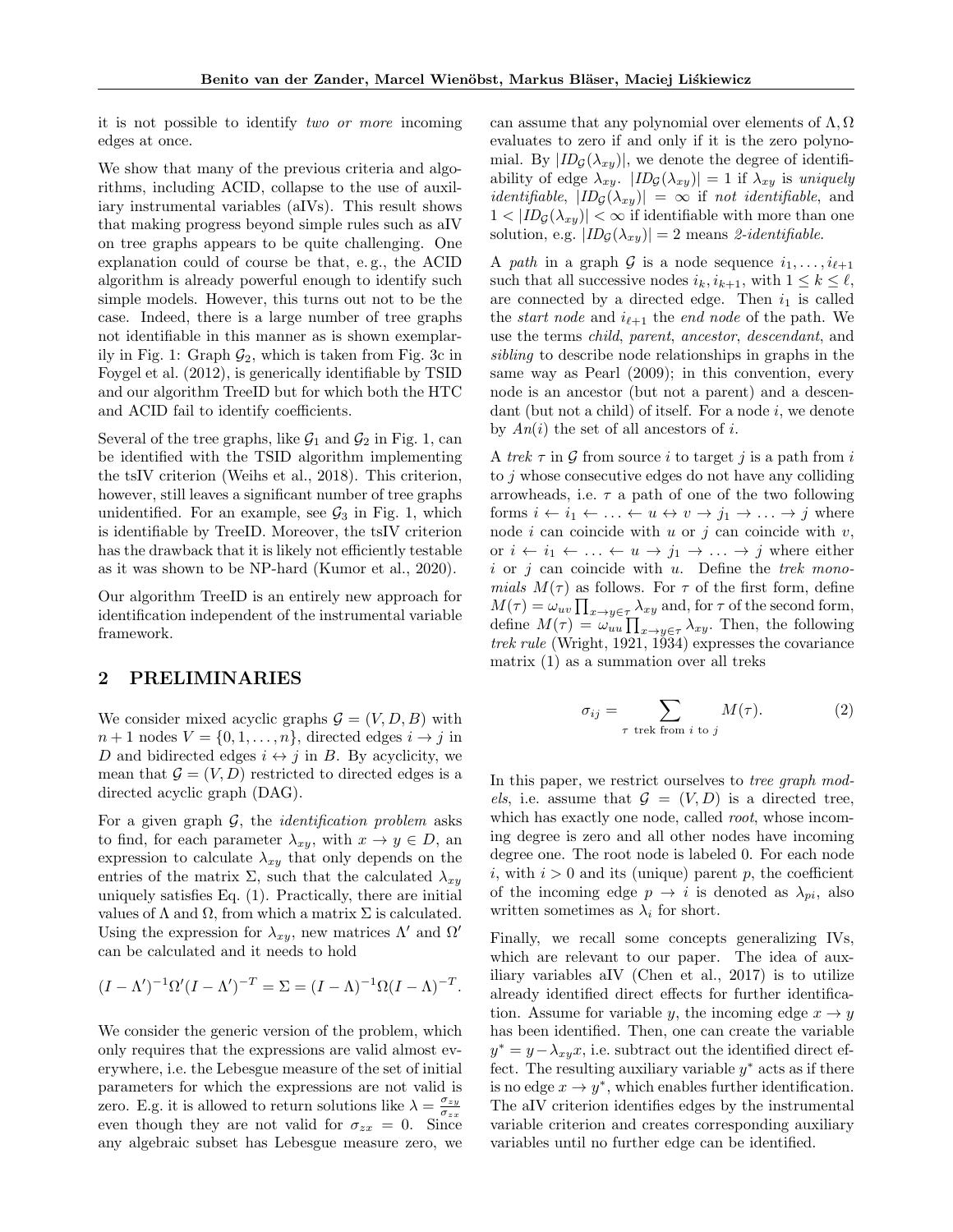

Figure 2: The polynomial  $\lambda_{12}\sigma_{10}-\sigma_{20}$  vanishes in the model  $\mathcal{G}_1$  but it is a nonzero-polynomial in  $\mathcal{G}_2$ .

# 3 RELATING SYMBOLIC EQUATIONS WITH POLYNOMIAL IDENTITY TESTING

To find the solutions for  $\lambda_{ij}$  in a given tree graph  $\mathcal{G} =$  $(V, D, B)$ , our algorithm handles multivariate functions involving polynomials over  $\lambda_{ij}$ , with  $i \to j \in D$ , and  $\sigma_{ij}$ , with  $0 \leq i, j \leq n$ . An important task that the algorithm has to cope with during the computation is to verify whether a formula  $F$  for a parameter  $\lambda$  satisfies an equation involving expressions over  $\sigma_{ij}$ . Another problem is to check if a given  $F$  is a zerofunction. E.g., is  $\lambda_{12}\sigma_{10} - \sigma_{20}$  the zero-polynomial? One can easily see that for the graph  $\mathcal{G}_1$  in Fig. 2 this is the case but for  $\mathcal{G}_2$  not.

Below we show that these tasks can be reduced to Polynomial Identity Testing (PIT) and in consequence solved efficiently using the well-known approach based on the Schwartz-Zippel lemma<sup>1</sup>. The lemma states the probability of a non-zero polynomial evaluating to zero at random variable values is negligible.

**Lemma 1** (Schwartz-Zippel). Let  $p(x_1, \ldots, x_n)$  be a non-zero polynomial of total degree  $\leq d$  over a field  $\mathbb{F}$ . Let  $S \subseteq \mathbb{F}$  be a finite set and let  $a_1, \ldots, a_n$  be selected at random independently and uniformly from S. Then  $Pr[p(a_1, \ldots, a_m) \neq 0] \geq 1 - d/|S|.$ 

Our algorithm represents formulas in a form, we call fractional affine square-root terms of polynomials (FASTP); We define it as  $\frac{p+q\sqrt{s}}{r+t\sqrt{s}}$  $\frac{p+q\sqrt{s}}{r+t\sqrt{s}}$ , where  $p, q, r, s, t$  are multivariate polynomials. In particular, the algorithm represents parameters  $\lambda$  as FASTPs with  $p, q, r, s, t$ over  $\sigma_{ij}$ .

**Definition 1.** Let  $\mathcal{G} = (V, D, B)$  over  $V = \{0, \ldots, n\}$ be an arbitrary mixed graph. For a FASTP F over  $\lambda_{ij}$ , with  $i \to j \in D$ , and  $\sigma_{ij}$ , with  $0 \leq i, j \leq n$ , let  $[F]$ <sub>G</sub> be the substitution of all  $\sigma_{ij}$  with terms in  $\lambda_{ij}, \omega_{ij}$ according to the trek rule (2). Thus, assuming we get no division by a zero-polynomial,  $[F]_{\mathcal{G}}$  is a FASTP over  $\lambda_{ij}$ , with  $i \to j \in D$ , and  $\omega_{ij}$ , with  $i \leftrightarrow j \in B$ .

For example, for the polynomial  $F = \lambda_{12}\sigma_{10} - \sigma_{20}$ above and the models  $\mathcal{G}_1$  and  $\mathcal{G}_2$  in Fig. 2, we have

 $[F]_{\mathcal{G}_1} = \lambda_{12}(\omega_{01} + \lambda_{01}\omega_{00}) - \lambda_{12}\omega_{01} - \lambda_{12}\lambda_{01}\omega_{00}$  and  $[F]_{\mathcal{G}_2} = \lambda_{12}(\omega_{01} + \lambda_{01}\omega_{00}) - \lambda_{12}\omega_{01} - \lambda_{12}\lambda_{01}\omega_{00} - \omega_{02}.$ Thus,  $[F]_{\mathcal{G}_1}$  is the zero-polynomial but  $[F]_{\mathcal{G}_2} = -\omega_{02}$ not. This implies that  $F$  vanishes when considering model  $\mathcal{G}_1$  but it is a nonzero-polynomial in  $\mathcal{G}_2$ .

Now, we are ready to show, that testing if  $\lambda$  represented as a FASTP satisfies a specific equation can be reduced to PIT.

**Lemma 2.** For a given FASTP  $\lambda = \frac{p+q\sqrt{s}}{r+1\sqrt{s}}$  $\frac{p+q\sqrt{s}}{r+t\sqrt{s}}$  and polynomials  $a, b, c$ , one can verify – up to a sign – whether  $[a\lambda^2 + b\lambda + c]_g \equiv 0$  holds using PIT.

*Proof.* The equality  $(a(q\sqrt{s} + p)^2)/(t\sqrt{s} + r)^2$  +  $(b(q\sqrt{s}+p))/(t\sqrt{s}+r)+c\equiv 0$  can be expressed as:  $cst^2 + \sqrt{s}(2crt + bpt + bqr + 2apq) + bgst + aq^2s + cr^2 +$  $bpr + ap^2 \equiv 0.$ 

We distinguish two cases: If  $s$  is a perfect square (in the ring of polynomials), that is, there is a polynomial  $\varsigma$  such that  $\varsigma^2 = s$ , then the above equation is an instance of polynomial identity testing. If  $s$  is not a perfect square, then the left-hand side of the equation above can only be identically zero if  $2crt + bpt + bq +$  $2apq \equiv 0$  and  $cst^2 + bgst + aq^2s + cr^2 + bpr + ap^2 \equiv 0$ (otherwise, <sup>√</sup> s would be an element of the rational function field). These are two instances of PIT.

For this approach, we need to be able to check whether s is a perfect square and if so, compute an arithmetic circuit for ς. Brent and Kung (1978) propose to use Newton iteration to approximate the square root of a polynomial by a power series. If the polynomial is a perfect square, then this approximation is exact. This even works for multivariate polynomials given by arithmetic circuits, some of the details are spelled out in Bläser et al.  $(2017)$ . Given a circuit C for s, we use this algorithm to compute a circuit  $D$  for a candidate square root  $\hat{\varsigma}$ . We can now use PIT to check whether square root  $\zeta$ . We can now use FIT to check whether  $\zeta^2 = s$ . If yes, then D is a circuit for  $\sqrt{s}$ . In the no case, s is not a perfect square. П

If s is a perfect square, then there are two square roots, namely  $\varsigma$  and  $-\varsigma$ . There is a priori no canonical way to distinguish these two<sup>2</sup>. If s is a perfect square, then the output of the algorithm is called  $\sqrt{s}$  and the other root is  $-\sqrt{s}$ .

In our algorithm, the degree of all involved polynomials is polynomially bounded, which ensures that the resulting PITs can be solved effectively.

<sup>&</sup>lt;sup>1</sup>Schwartz (1980); Zippel (1979); DeMillo and Lipton (1978)

<sup>2</sup>While implementing our algorithm, we have noticed that the most practical way of deciding this and the equivalence of Lemma 2 is to choose random values for variables  $\lambda_{ij}$  and  $\omega_{ij}$ , compute  $\sigma_{ij}$  using Equation (2), and just evaluate the polynomials with arbitrary precision arithmetic.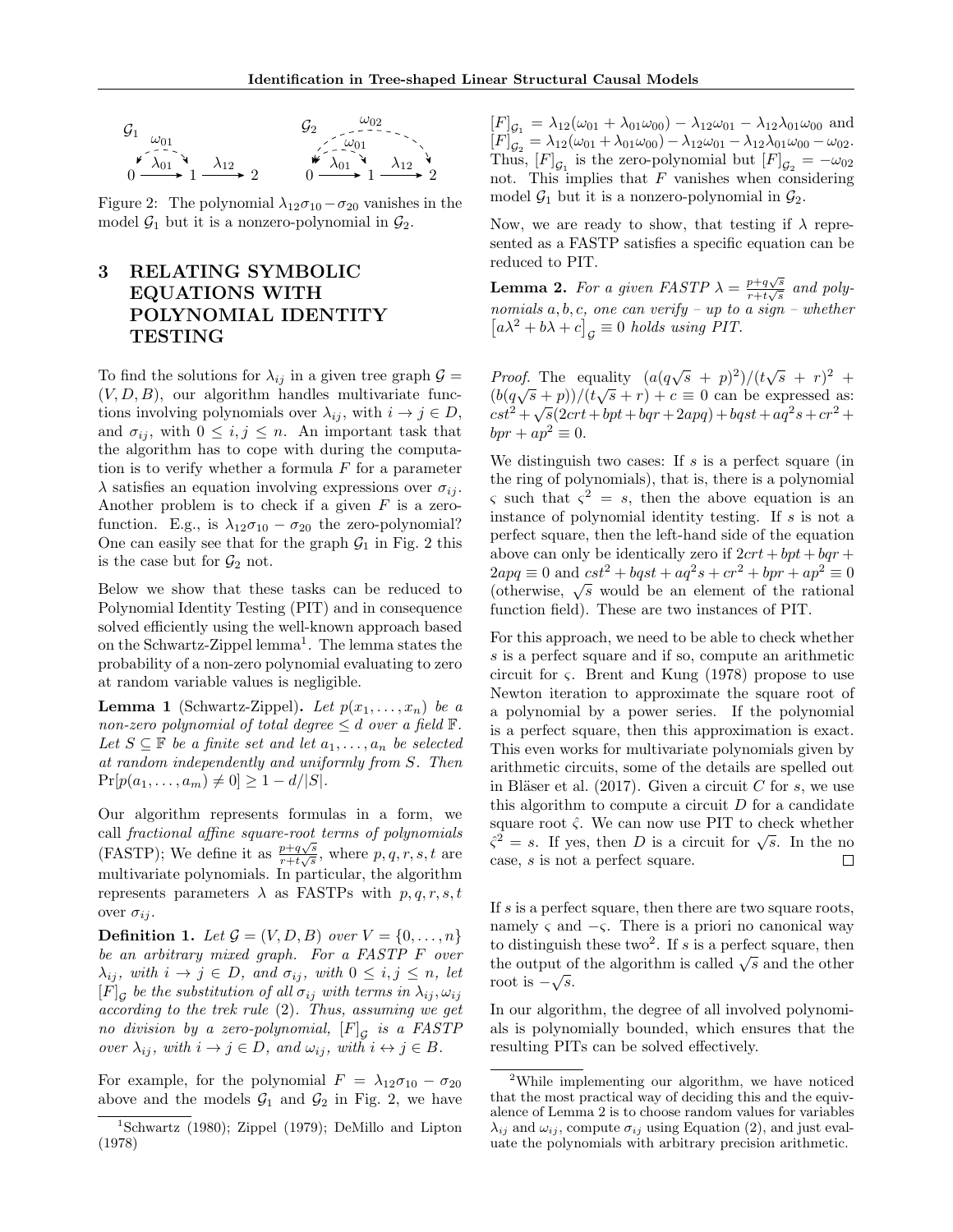# 4 BASIC EQUATIONS AND PRELIMINARY IDENTIFICATIONS

In this section, we examine the covariances  $\sigma_{ij}$  in a tree model G.

Let, for two nodes  $s$  and  $t$  connected by a directed path  $\pi$ , the function  $L(s,t)$  be defined as follows:  $L(s,t)$  =  $\prod_{x\to y\in\pi}\lambda_{xy}$ , with  $L(s,s)=1$ .

**Lemma 3.** For a given tree graph  $G = (V, D, B)$ and for any two nodes i, j in V we have:  $[\sigma_{ij}]_g =$  $\sum_{s \in An(i)} \sum_{t \in An(j)} \omega_{st} L(s, i) L(t, j)$ 

Thus, for a tree graph  $G$  and a multivariate polynomial F over  $\lambda_{ij}$  and  $\sigma_{ij}$ , we get  $[F]_{\mathcal{G}}$  by the substitution of all  $\sigma_{ij}$  according to the equation in Lemma 3.

The two lemmas below can be proved easily and are special cases of well-known results, see e.g. (Drton, 2018).

**Lemma 4.** Assume  $\mathcal G$  is a tree graph and let i, j be two different nodes. Then, for all  $i, j > 0$  and for (unique) parents p, q with edges  $p \rightarrow i, q \rightarrow j$ , we have

$$
\omega_{ij} = \left[\lambda_{pi}\lambda_{qj}\sigma_{pq} - \lambda_{pi}\sigma_{pj} - \lambda_{qj}\sigma_{iq} + \sigma_{ij}\right]_{\mathcal{G}}.
$$

Moreover, for all  $j > 0$  and the parent q with edge  $q \rightarrow j$ , it is true

$$
\omega_{0j}=[\sigma_{0j}-\lambda_{qj}\sigma_{0q}]_{\mathcal{G}}.
$$

Based on Lemma 4, we analyze first the structure of equations of the system  $(I - \Lambda)\Sigma (I - \Lambda)^T = \Omega$ .

**Lemma 5.** An edge  $\lambda_{xy}$  is identifiable in a tree graph  $G$ , if (and only if) the system of the equations

- $\lambda_{pi} \lambda_{qj} \sigma_{pq} \lambda_{pi} \sigma_{pj} \lambda_{qj} \sigma_{iq} + \sigma_{ij} = 0$ , for all missing edges  $i \leftrightarrow j$ , where p, resp. q, are parents of i, resp. j, and
- $\sigma_{0i} \lambda_{pi} \sigma_{0p} = 0$ , for all missing edges  $0 \leftrightarrow i$ , where  $p$  is a parent of  $i$ ,

has a (unique) solution for  $\lambda_{xy}$ . Moreover, the number of generic solutions for  $\lambda_{xy}$  is equal to  $|ID_{\mathcal{G}}(\lambda_{xy})|$ .

From Lemma 5, two obvious ways of identifying certain edges emerge.

**Corollary 1.** If the edge  $0 \leftrightarrow i$  is missing for  $i > 0$ with parent p, then  $\lambda_{pi}$  is identified as  $\lambda_{pi} = \sigma_{0i}/\sigma_{0p}$ .

**Corollary 2.** If the edge  $i \leftrightarrow j$  is missing for i with parent p and j with parent q,  $\lambda_{pi}$  is identified, and  $[(\lambda_{pi}\sigma_{pq}-\sigma_{iq})]_G \not\equiv 0$ , then  $\lambda_{qj}$  is identified as  $\lambda_{qj} =$  $(\lambda_{pi}\sigma_{pj}-\sigma_{ij})/(\lambda_{pi}\sigma_{pq}-\sigma_{iq}).$ 

Below we show, that in many tree graphs the inequality required in the corollary above is true.

**Lemma 6** (Propagation). Let  $\mathcal{G} = (V, D, B)$  be a tree graph, and let i, j, with  $i \leftrightarrow j \notin B$ , be two different nodes with parents  $p \rightarrow i$  and  $q \rightarrow j$ . Then  $[(\lambda_{pi}\sigma_{pq}-\sigma_{iq})]_G \not\equiv 0$  if and only if there is a trek from i and q in  $\mathcal{G} \setminus \{p \to i\}$ . In particular, the polynomial is non-zero in G if G contains the bidirected edge  $0 \leftrightarrow i$ or if  $q$  is a descendant of  $i$  in  $\mathcal{G}$ .

*Proof.* Assume first that q is a descendant of i in  $\mathcal{G}$ . Then both there is a trek from i and q in  $\mathcal{G} \setminus \{p \to i\}$ as well as  $[(\lambda_{pi}\sigma_{pq} - \sigma_{iq})]_g \not\equiv 0$  since, for a trek  $\tau'$  $\sum_{\tau}$  trek from i to q  $M(\tau)$  includes a term  $M(\tau')$  which from i and q in  $\mathcal{G} \setminus \{p \to i\}$ , the summation  $\sigma_{iq} =$ does not involve  $\lambda_{pi}$ .

If q is not a descendant of i in  $\mathcal{G}$ , then we can express  $\sigma_{iq}$  as

$$
\sigma_{iq} = \lambda_{pi} \sigma_{pq} + \sum_{\tau \text{ trek from } i \text{ to } q \text{ without } p \to i} M(\tau).
$$

If there is a trek from i and q in  $\mathcal{G} \setminus \{p \to i\}$ , then the sum on the right-hand side does not vanish and  $[(\lambda_{pi}\sigma_{pq}-\sigma_{iq})]_G \not\equiv 0$ . On the other hand, if the polynomial is non-zero, then

k from 
$$
i
$$
 to  $q$  without  $p \to i$   $M(\tau) \neq 0$ .

This means that in  $G$  there exists a trek  $\tau'$  from i to q without  $p \rightarrow i$ .  $\Box$ 

 $\tau$  tre

Hence, we use the two Corollaries 1 and 2 for a simple preliminary identification step by checking for which nodes Corollary 1 applies and recursively utilizing Corollary 2 and Lemma 6 whenever a new edge is identified. In particular, we will refer to the recursive strategy as propagation.

The preliminary identification of edges in this manner is a simple and efficient implementation of the aIV strategy:

Proposition 1. Every edge in a tree graph identified by aIV is identified during preliminary identification.

Moreover, we show that, for tree graphs, preliminary identification is at least as effective as the state-of-theart polynomial-time algorithm ACID.

Proposition 2. Every edge in a tree graph identified by the ACID algorithm is identified during preliminary identification.

In the following sections, we derive an entirely new approach to direct effect identification based on missing cycles of bidirected edges, able to identify even further parameters.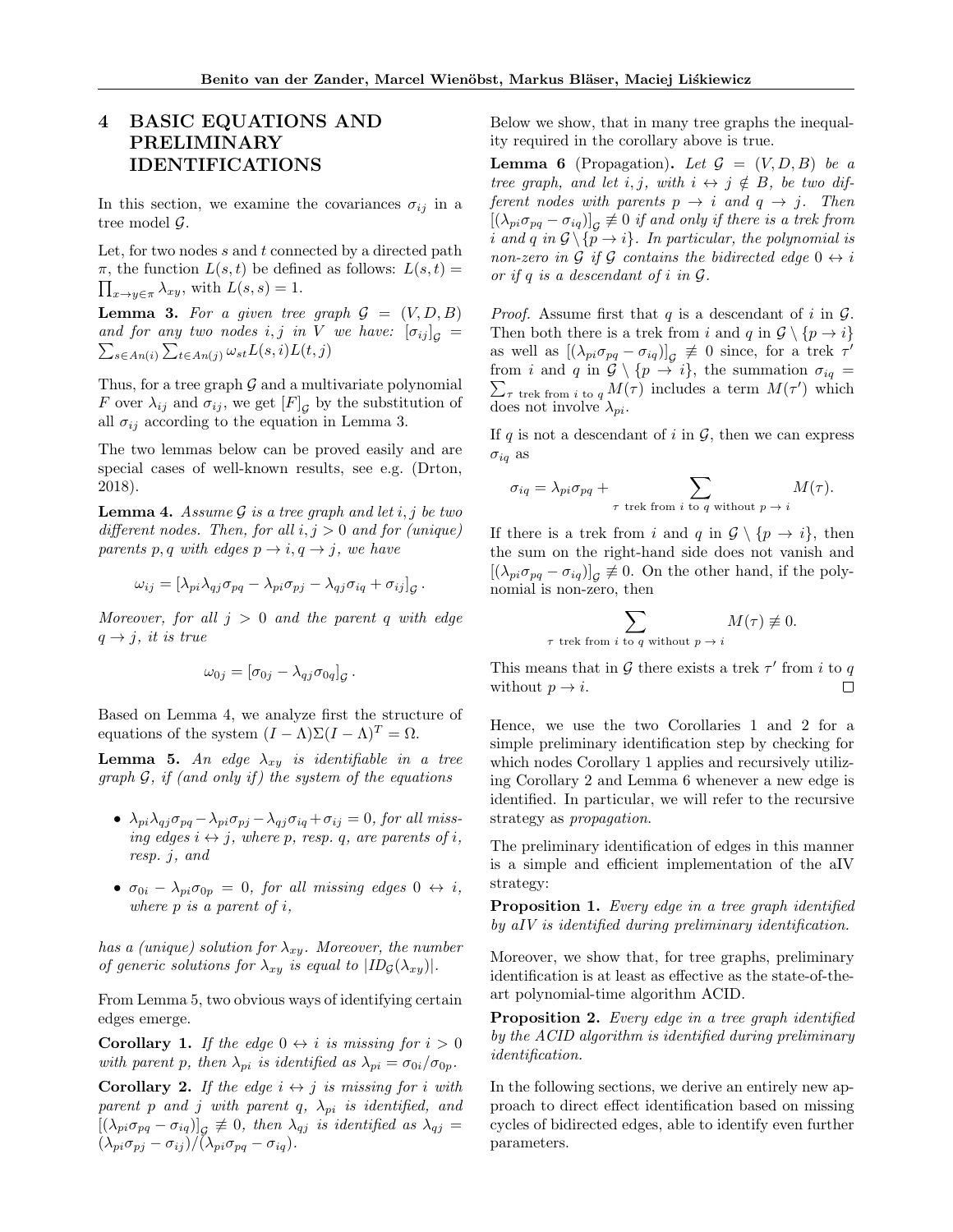# 5 MISSING CYCLE EQUATIONS

In this section, we show how a missing cycle of bidirected edges can yield an identification of directed edges that point at the nodes of the cycle:

**Definition 2.** Let  $v_1, \ldots, v_k > 0$  be a missing cycle with parents  $p_i \rightarrow v_i$ . Let  $v_{k+1} = v_1$  and  $p_{k+1} = p_1$ . Let  $L = \lceil \log_2 k \rceil + 1$ .

 $Define the polynomials  $a_i^{(l)}, b_i^{(l)}, c_i^{(l)}, d_i^{(l)}, \text{ for } l = 1$$  $1, \ldots, L$ , recursively as follows

$$
a_i^{(l+1)} = \begin{cases} \sigma_{p_i, p_{i+1}} & l = 0 \\ a_{2i-1}^{(l)} & \lceil \frac{k}{2^{l-1}} \rceil \ is \ odd \land i = \lceil \frac{k}{2^l} \rceil \\ \det \begin{pmatrix} a_{2i-1}^{(l)} & a_{2i}^{(l)} \\ b_{2i-1}^{(l)} & c_{2i}^{(l)} \end{pmatrix} & else, \\ b_i^{(l+1)} = \begin{cases} -\sigma_{p_i, v_{i+1}} & l = 0 \\ b_{2i-1}^{(l)} & \lceil \frac{k}{2^{l-1}} \rceil \ is \ odd \land i = \lceil \frac{k}{2^l} \rceil \\ \det \begin{pmatrix} a_{2i-1}^{(l)} & b_{2i}^{(l)} \\ b_{2i-1}^{(l)} & d_{2i}^{(l)} \end{pmatrix} & else, \end{cases}
$$

$$
c_i^{(l+1)} = \begin{cases} -\sigma_{v_i, p_{i+1}} & l = 0 \\ c_{2i-1}^{(l)} & \lceil \frac{k}{2^{l-1}} \rceil \ is \ odd \land i = \lceil \frac{k}{2^l} \rceil \\ \det \begin{pmatrix} c_{2i-1}^{(l)} & a_{2i}^{(l)} \\ d_{2i-1}^{(l)} & c_{2i}^{(l)} \end{pmatrix} & else, \end{cases}
$$

$$
d_i^{(l+1)} = \begin{cases} \sigma_{v_i, v_{i+1}} & l = 0 \\ d_{2i-1}^{(l)} & \lceil \frac{k}{2^{l-1}} \rceil \ is \ odd \land i = \lceil \frac{k}{2^l} \rceil \\ \det \begin{pmatrix} c_{2i-1}^{(l)} & b_{2i}^{(l)} \\ d_{2i-1}^{(l)} & d_{2i}^{(l)} \end{pmatrix} & else. \end{cases}
$$

A missing cycle encodes a quadratic equation for each incoming edge that can yield two possible solutions:

**Theorem 1.** Let  $\mathcal{G} = (V, D, B)$  be a tree graph and assume there is a cycle  $v_1, \ldots, v_k > 0$ , such that each edge  $v_i \leftrightarrow v_{i+1}$ , with  $v_{k+1} = v_1$ , is missing. Then the path coefficient  $\lambda_{v_1}$  satisfies the equation

$$
a_1^{(L)}\lambda_{v_1}^2 + (b_1^{(L)} + c_1^{(L)})\lambda_{v_1} + d_1^{(L)} = 0 \tag{3}
$$

where  $a, b, c, d$  are calculated as in Definition 2.

Lemma 7. In the following cases, the equation (3) of Theorem 1 has one or two solutions:

$$
If \begin{bmatrix} a_1^{(L)} \end{bmatrix}_{\mathcal{G}} \equiv 0 \wedge \begin{bmatrix} b_1^{(L)} + c_1^{(L)} \end{bmatrix}_{\mathcal{G}} \not\equiv 0, then |ID_{\mathcal{G}}(\lambda_{v_1})| = 1.
$$
  
\n
$$
If \begin{bmatrix} a_1^{(L)} \end{bmatrix}_{\mathcal{G}} \not\equiv 0 \wedge \left[ (b_1^{(L)} + c_1^{(L)})^2 - 4a_1^{(L)}d_1^{(L)} \right]_{\mathcal{G}} \not\equiv 0,
$$
  
\nthen  $|ID_{\mathcal{G}}(\lambda_{v_1})| \le 2.$   
\n
$$
If \begin{bmatrix} a_1^{(L)} \end{bmatrix} \not\equiv 0 \wedge \left[ (b_1^{(L)} + c_1^{(L)})^2 - 4a_1^{(L)}d_1^{(L)} \right] \equiv 0,
$$

If  $\left[a_1^{(L)}\right]_{\mathcal{G}} \not\equiv 0 \wedge$  $1^{(L)} + c$ 1 1 1  $\lfloor G$ then  $|ID_{\mathcal{G}}(\lambda_{v_1})|=1$ .

Proof. In the first case, the equation becomes linear and has a solution  $\lambda_{v_1} = \frac{-d_1^{(L)}}{b_1^{(L)} + c_1^{(L)}}$ .

If a solution exists, then it will always be real-valued. Therefore, the polynomial  $\left[ (b_1^{(L)} + c_1^{(L)})^2 - 4a_1^{(L)}d_1^{(L)} \right]$  $\cal G$ will always be nonnegative. If it is nonzero, then there are two solutions  $\lambda_{v_1} = \frac{-(b_1^{(L)}+c_1^{(L)}) \pm \sqrt{(b_1^{(L)}+c_1^{(L)})^2-4a_1^{(L)}d_1^{(L)}}}{2a_1^{(L)}}$  $\frac{a_1 + a_1 + a_1 + a_1}{2a_1^{(L)}}$ .

If the square root is zero, then there is effectively only one solution.  $\Box$ 

If one edge into a missing cycle is identifiable, all other edges into this missing cycle are also identifiable. From equation  $\lambda_{pi} \lambda_{qj} \sigma_{pq} - \lambda_{pi} \sigma_{pj} - \lambda_{qj} \sigma_{iq} + \sigma_{ij} = 0$ , it follows  $\lambda_{qj} = (\lambda_{pi} \sigma_{pj} - \sigma_{ij})/(\lambda_{pi} \sigma_{pq} - \sigma_{iq})$ , so knowing one edge  $\lambda_{pi}$ , one can usually derive the other edges. However, this might not always be possible since  $[\lambda_{pi}\sigma_{pq} - \sigma_{iq}]_G = 0$  might occur.

# 6 THE ALGORITHM

In this section, we present an algorithm, called TreeID, to identify parameters in tree models  $\mathcal{G} = (V, D, B)$ . We assume  $V = \{0, \ldots, n\}$  such that the nodes are numbered in topological order, i.e. if  $i \in An(j)$ , then  $i \leq j$ . Thus, in particular, 0 is the root node.

The algorithm, presented as Algorithm 1, uses the array  $ID[1, \ldots, n]$  to store the solutions for parameters  $\lambda_i$  for edges  $p \to i \in D$ , as functions over  $\sigma_{ik}$ . Initially, all ID $[i] = \emptyset$  meaning the parameter is not-identified. At the end of the algorithm, if  $-\text{ID}[i] = 1$ , then  $\lambda_i$ is identifiable and given by the formula in  $ID[i]$ . If  $-\text{ID}[i] = 2$ , then  $\lambda_i$  is identifiable by at least one of the solutions given in  $ID[i]$ . During its work, the algorithm represents the formulas in  $ID[i]$  in the FASTP form  $\frac{p+q\sqrt{s}}{r+t\sqrt{s}}$  $\frac{p+q\sqrt{s}}{r+t\sqrt{s}}$  where  $p,q,r,s,t$  are polynomials over  $\sigma_{jk}$ .

TreeID starts with the identification of  $\lambda_i$  for each i, such that  $0 \leftrightarrow i \notin B$ . To this aim node 0 is used as an instrumental variable (Corollary 1). Based on Corollary 2, the identification for  $\lambda_i$  is "propagated" (recursively) to identify parameters  $\lambda_j$ , with  $i \leftrightarrow j \notin$  $B, p \to i, q \to j \in D$ , as  $\lambda_j = (\lambda_i \sigma_{pj} - \sigma_{ij})/(\lambda_i \sigma_{pq} \sigma_{iq}$ ), if the function in the denominator is non-zero.

The main part of the algorithm identifies the parameters  $\lambda_i$ , which have not been recognized as identifiable in the initial phase. To this aim, for each such  $i$ , TreeID proceeds as follows: For every "missing" cycle  $v_1 = i, v_2, \ldots, v_k > 0$  including *i*, i.e. for a sequence of nodes such that  $v_j \leftrightarrow v_{j+1} \notin B$  for all  $j = 1, \ldots k$ , with  $v_{k+1} = v_1$ , the algorithm computes a quadratic equation  $a\lambda_i^2 + b\lambda_i + c = 0$  using Theorem 1. If both  $[a]_g \equiv 0$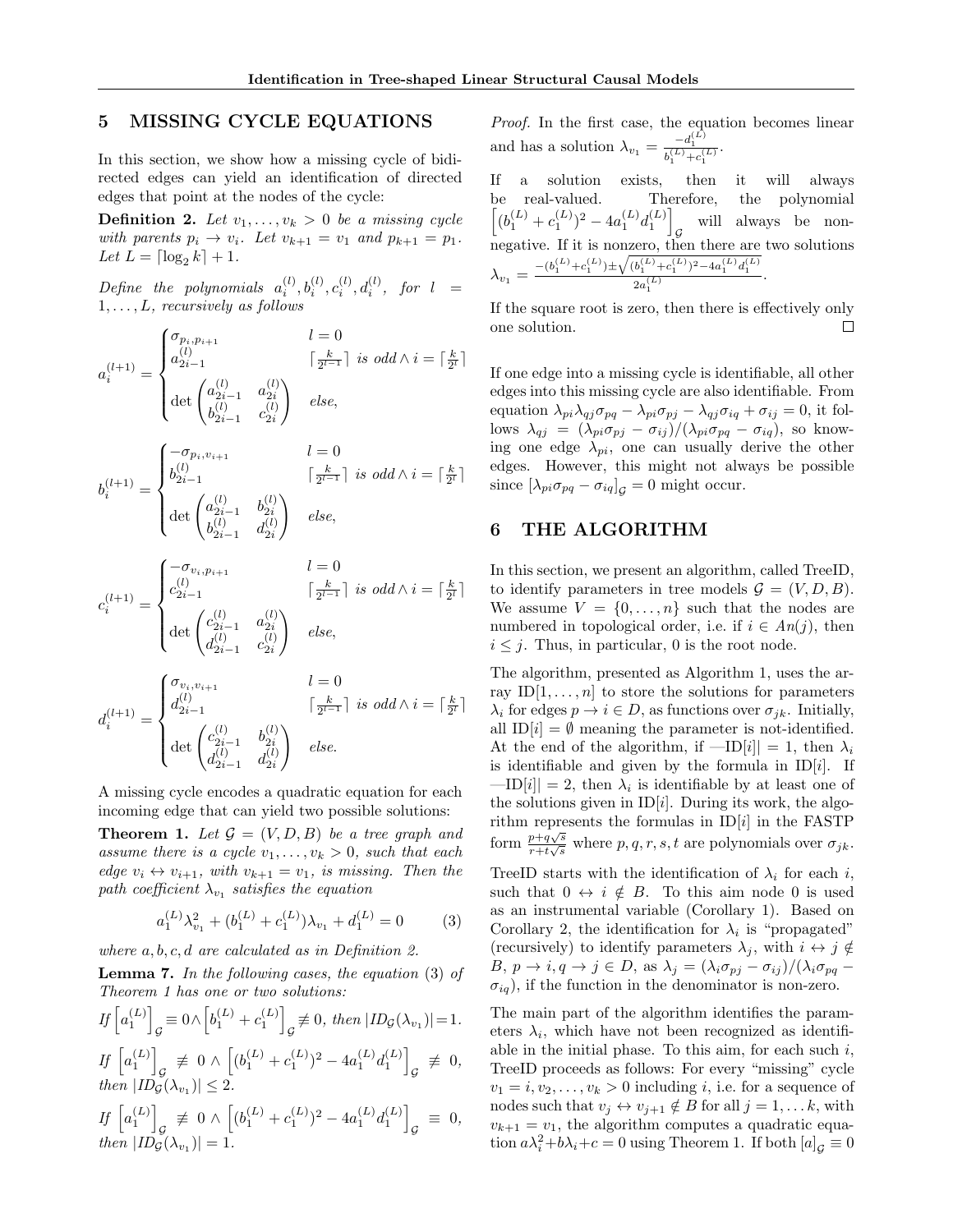and  $[b]_G \equiv 0$ , then all  $\lambda_i$  satisfy the equation and thus the algorithm skips the cycle. If only  $[a]_G \equiv 0$ , the equation has exactly one solution, which is stored in ID[i]. Otherwise, if  $\lambda_i$  is not yet identified  $(ID[i] = \emptyset)$ , the algorithm using Lemma 7 computes one or two solutions for  $\lambda_i$ ; Otherwise, it updates the solutions  $ID[i]$  calculated so far, by removing from the set such  $\lambda$ 's that do not satisfy the equation  $a\lambda_i^2 + b\lambda_i + c = 0$ . Finally, similarly as in the initial phase, the identifications for  $\lambda_i$  are propagated to compute formulas for  $\lambda_i$ , with  $i \leftrightarrow j \notin B$ . This proves the following:

Theorem 2. The identification algorithm TreeID is sound for tree graphs, that is, for a given tree  $\mathcal{G} =$  $(V, D, B)$ , with  $V = \{0, \ldots, n\}$ , if it returns i and ID[i], then  $\lambda_i$  is identifiable and given by the formula. Additionally, if at the end of the algorithm  $-\text{ID}[i]| = 2$ , then  $\lambda_i$  is identifiable with at least one of the solutions given in  $ID[i]$ .

Algorithm 1: TreeID

```
1 input: tree graph G = (V = \{0, ..., n\}, D, B)<br>2 output: a set of identifiable structural parameters
       output: a set of identifiable structural parameters
 3
 4 function SolveEquation()
 5 \qquad \qquad \textbf{input}: \ \ a\lambda^2 + b\lambda + c = 06
  7 if \left[b^2-4ac\right]_{\mathcal{G}}\equiv 0: return \{-b/2a\}8 s \leftarrow \sqrt{b^2 - 4ac}9 return \{(-b-s)/2a, (-b+s)/2a\}10
11 function Propagate () // use Corollary 2
12 in put : i
13 p \leftarrow Pa(i)14 for each i \leftrightarrow j \not\in B:<br>
15 if \ 0 < |\text{ID}[j]| \leq |\text{ID}[i]|: continue
16 q \leftarrow Pa(j)17 i \in \mathcal{J} i \mathcal{J} \in \text{ID}[i] s.t. [(\lambda \sigma_{pq} - \sigma_{iq})]_G = 0: continue<br>
18 ID[i] \leftarrow \{(\lambda \sigma_{ni} - \sigma_{ii}) / (\lambda \sigma_{nq} - \sigma_{ia}) | \lambda \in ID[i] \}\text{ID}[j] \leftarrow \{(\lambda \sigma_{pj} - \sigma_{ij})/(\lambda \sigma_{pq} - \sigma_{iq}) \mid \lambda \in \text{ID}[i]\}19 Propagate (j)20
21 for i \leftarrow 1 \ldots n:<br>22 ID[i \leftarrow \emptyset //mark all nodes as not identified
23
24 for i \leftarrow 1 \dots n:<br>25 if 0 \leftrightarrow i \notin B:
26 ID[i] \leftarrow {\sigma_{0i}/\sigma_{0p}} // use Corollary 1<br>27 Propagate (i)
               Propagate (i)28
29 for i \leftarrow 1 \ldots n:
30 if |ID[i]| = 1: continue<br>31 for each missing cycle
                  each missing cycle involving node i:
32 Use Thm. 1 to get a quadratic equation<br>33 a\lambda_i^2 + b\lambda_i + c = 0<br>34 if [a]_G \equiv 0 and [b]_G \equiv 0: continue
35
36 if [a]_G \equiv 0:<br>
37 ID[i] \leftarrow \{-c/b\}<br>
38 else if ID[i] = \emptyset:39 ID[i] \leftarrow SolveEquation(a\lambda_i^2 + b\lambda_i + c = 0)40 else
41 \text{ID}[i] \leftarrow {\lambda \in \text{ID}[i] | [a\lambda^2 + b\lambda + c]}_g \equiv 042
43 if |ID[i]| = 1: break
44 Propagate(i)45
46 for i \leftarrow 1 \ldots n:
47 if -I[D[i]] = 1: return i, ID[i]
```
The tests  $[F]_G \equiv 0$  for FASTPs F over  $\sigma_{jk}$  can be reduced to PITs according to Lemma 2. The standard algorithm for deciding PIT runs in randomized polynomial time using Lemma 1. It is a blackbox algorithm, i.e. it does not require a representation of the polynomial, only the evaluated value of the polynomial. Although the calculation of the FASTP in the propagation step can double the size of the polynomials, TreeID can store the constant size equation  $\lambda_j = (\lambda_i \sigma_{pj} - \sigma_{ij})/(\lambda_i \sigma_{pq} - \sigma_{iq})$  directly without expanding  $\lambda_i$ . For PIT, we then evaluate all  $\lambda_i, \lambda_j$  recursively, storing the value of the four polynomials in the FASTP separately. This gives:

**Proposition 3.** For a given tree graph  $\mathcal{G}$ , the running time of TreeID algorithm is in  $O(p(n) \cdot mc_G)$  randomized time, where  $p(n)$  is a polynomial for solving PIT and mc<sub>G</sub> denotes the number of missing (bidirectional) cycles in G.

One can also see that the algorithm runs in polynomial space (PSPACE).

**Proposition 4.** If  $\lambda_i$  is identifiable with the ACID algorithm (that covers cAV, IC, qAVS criteria), then it is identifiable with the TreeID algorithm.

# 7 EXAMPLES

In this section we first explain how the algorithm TreeID identifies the graphs in Fig. 1. Next, we show how our algorithm works on instances considered in Weihs et al. (2018) which are unidentifiable by HTC and the TSID algorithm. Finally, we discuss path graphs – as a special case of tree graphs, whose bidirected component is complete except for exactly one missing cycle.

#### 7.1 Models in Figure 1

In the classic IV model  $\mathcal{G}_1$ , the root node has no bidirected edges. Thus TreeID immediately identifies all causal effects as  $\lambda_1 = \frac{\sigma_{01}}{\sigma_{00}}$  and  $\lambda_2 = \frac{\sigma_{02}}{\sigma_{01}}$  using Corollary 1.

In  $\mathcal{G}_2$ , the root node is connected to all other nodes by bidirected edges, so Corollary 1 cannot be applied. TreeID then proceeds to search missing cycles. One such cycle is  $1 \leftrightarrow 2 \leftrightarrow 3 \leftrightarrow 4 \leftrightarrow 1$ . Applying Theorem 1 to this cycle and simplifying the polynomials, yields a quadratic equation with

$$
a = 0
$$

$$
b = (\sigma_{01}\sigma_{02} - \sigma_{00}\sigma_{12})(\sigma_{04}\sigma_{33} - \sigma_{03}\sigma_{34})
$$
  
- (\sigma\_{03}\sigma\_{14} - \sigma\_{04}\sigma\_{13})(\sigma\_{00}\sigma\_{23} - \sigma\_{02}\sigma\_{03})  

$$
c = (\sigma_{01}\sigma_{02} - \sigma_{00}\sigma_{12})(\sigma_{13}\sigma_{34} - \sigma_{14}\sigma_{33})
$$
  
- (\sigma\_{03}\sigma\_{14} - \sigma\_{04}\sigma\_{13})(\sigma\_{03}\sigma\_{12} - \sigma\_{01}\sigma\_{23})

Thus  $\lambda_1$  is identified as  $-c/b$ . Every other effect  $\lambda_i$ of edge  $q \rightarrow j$  can then be identified by propagation,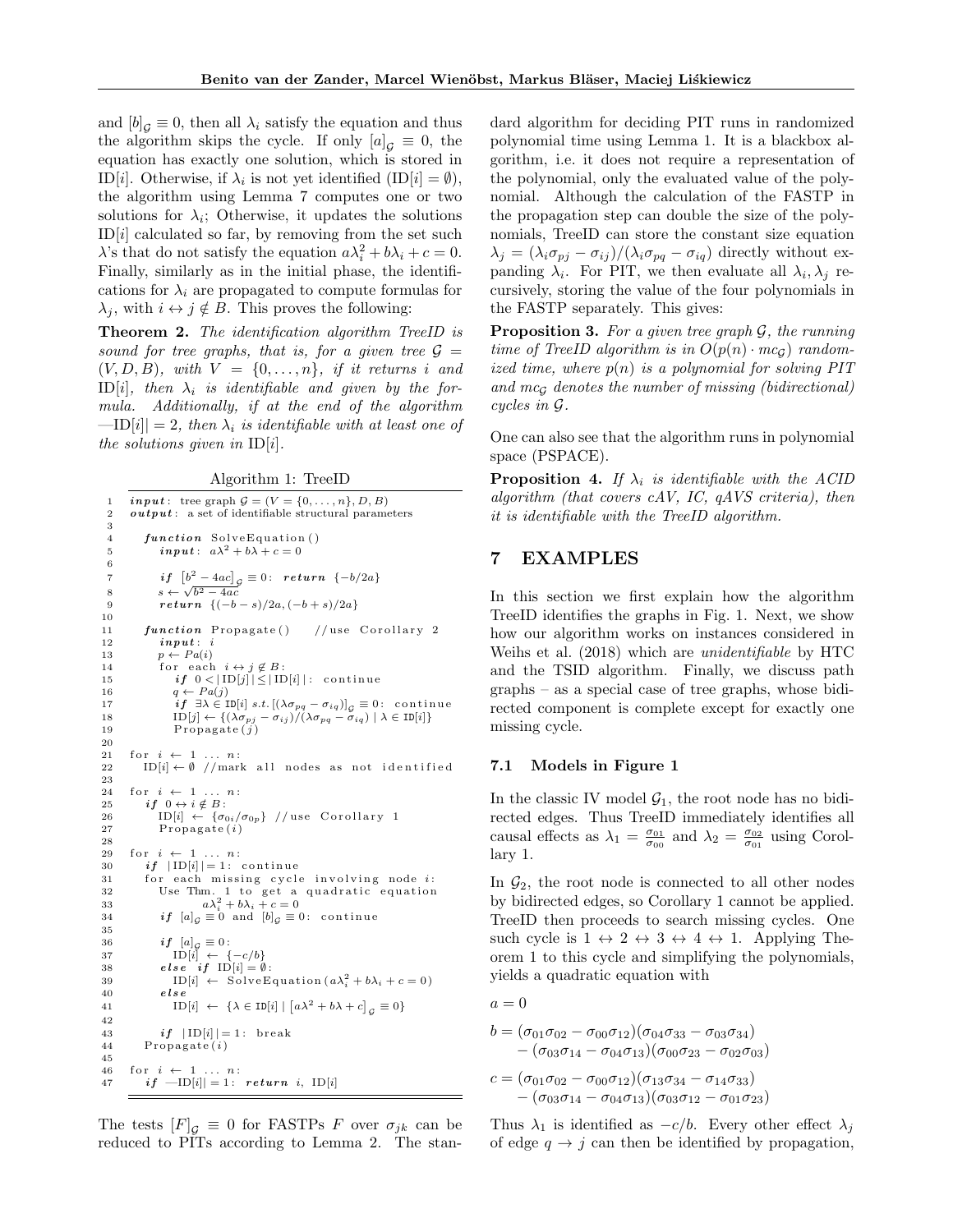$\lambda_j = (\lambda_1 \sigma_{0j} - \sigma_{1j})/(\lambda_1 \sigma_{0q} - \sigma_{1q})$  using Corollary 2. Once the algorithm has found a solution for each edge, it is finished.

Since we did not specify an order of the cycles in the pseudocode of the algorithm, it might start with other cycles. If it first finds the missing cycle  $1 \leftrightarrow 2 \leftrightarrow 3 \leftrightarrow 1$ and applies Theorem 1 there, it obtains a quadratic equation with  $a \neq 0$  and two possible solutions for  $\lambda_1$ involving a square root. It then has to continue searching cycles, and might find  $1 \leftrightarrow 3 \leftrightarrow 4 \leftrightarrow 1$ . Only one of the two previous solutions is also a solution for this cycle, so the algorithm eliminates one of them. The remaining solution for  $\lambda_1$  then helps again to identify all other edges through propagation.

In  $\mathcal{G}_3$ , there are three missing cycles  $1 \leftrightarrow 2 \leftrightarrow 3$ ,  $2 \leftrightarrow$  $3 \leftrightarrow 4$ , and  $1 \leftrightarrow 2 \leftrightarrow 3 \leftrightarrow 4$ . The missing cycle  $1 \leftrightarrow$  $2 \leftrightarrow 3$  yields a quadratic equation with two solutions:

 $\lambda_1$  =  $(\sqrt{s} + (\sigma_{01}\sigma_{12} + \sigma_{02}\sigma_{11})\sigma_{23} + (-\sigma_{01}\sigma_{13} \sigma_{03}\sigma_{11})\sigma_{22}$  –  $\sigma_{02}\sigma_{12}\sigma_{13}$  +  $\sigma_{03}\sigma_{12}^2)/(2\sigma_{01}\sigma_{02}\sigma_{23}$  –  $2\sigma_{01}\sigma_{03}\sigma_{22} - 2\sigma_{02}^2\sigma_{13} + 2\sigma_{02}\sigma_{03}\sigma_{12}$ ), and

 $\lambda'_1$  =  $(-\sqrt{s} + (\sigma_{01}\sigma_{12} + \sigma_{02}\sigma_{11})\sigma_{23} + (-\sigma_{01}\sigma_{13} \sigma_{03}\sigma_{11})\sigma_{22}$  –  $\sigma_{02}\sigma_{12}\sigma_{13}$  +  $\sigma_{03}\sigma_{12}^2)/(2\sigma_{01}\sigma_{02}\sigma_{23}$  –  $2\sigma_{01}\sigma_{03}\sigma_{22} - 2\sigma_{02}^2\sigma_{13} + 2\sigma_{02}\sigma_{03}\sigma_{12}),$ 

where  $s = (\sigma_{01}^2 \sigma_{12}^2 - 2\sigma_{01} \sigma_{02} \sigma_{11} \sigma_{12} + \sigma_{02}^2 \sigma_{11}^2) \sigma_{23}^2$  +  $(((2\sigma_{01}\sigma_{02}\sigma_{11} - 2\sigma_{01}^2\sigma_{12})\sigma_{13} + 2\sigma_{01}\sigma_{03}\sigma_{11}\sigma_{12} 2\sigma_{02}\sigma_{03}\sigma_{11}^2)\sigma_{22}$  +  $(2\sigma_{02}^2\sigma_{11}\sigma_{12}$  -  $2\sigma_{01}\sigma_{02}\sigma_{12}^2)\sigma_{13}$  +  $2\sigma_{01}\sigma_{03}\sigma_{12}^3$  –  $2\sigma_{02}\sigma_{03}\sigma_{11}\sigma_{12}^2)\sigma_{23}$  +  $(\sigma_{01}^2\sigma_{13}^2$  –  $2\sigma_{01}\sigma_{03}\sigma_{11}\sigma_{13}$  +  $\sigma_{03}^2\sigma_{11}^2$ ) $\sigma_{22}^2$  +  $((2\sigma_{01}\sigma_{02}\sigma_{12}$  - $4\sigma_{02}^2\sigma_{11})\sigma_{13}^2$  +  $(6\sigma_{02}\sigma_{03}\sigma_{11}\sigma_{12}$  -  $2\sigma_{01}\sigma_{03}\sigma_{12}^2)\sigma_{13}$  - $2\sigma_{03}^2\sigma_{11}\sigma_{12}^2\big)\sigma_{22}+\sigma_{02}^2\sigma_{12}^2\sigma_{13}^2-2\sigma_{02}\sigma_{03}\sigma_{12}^3\sigma_{13}+\sigma_{03}^2\sigma_{12}^4.$ The solutions are distinct because  $[\sqrt{s}]_g$  simplifies to non-zero  $\sqrt{(\lambda_{01}\omega_{01} + \omega_{11})^2(2\lambda_{01}\lambda_{12}\omega_{02} + \omega_{22})^2\omega_{03}^2}$ .

Since there are two solutions, the algorithm continues searching cycles. It might find  $1 \leftrightarrow 2 \leftrightarrow 3 \leftrightarrow 4$  next and conclude that the first solution  $\lambda_1$  is the only solution. Knowing one solution, it can identify all other edges through propagation.

More details are given in the supplementary material.

## 7.2 Graphs unidentifiable by HTC and TSID

Weihs et al. (2018) have investigated the identifiability of all graphs with 5 nodes. There are 53 graphs in which each edge is uniquely identifiable using Gröbner bases, but that cannot be identified with the halftrek or TSID algorithm. Of these graphs, 15 are acyclic and 5 of those are trees. We show these trees in Fig. 3 and have applied our algorithm to them. There are bidirected edges from the root node to every other node, so the IV method cannot be used.

In the first graph, there are three missing cycles,  $1 \leftrightarrow$ 

 $2 \leftrightarrow 4$ ,  $2 \leftrightarrow 3 \leftrightarrow 4$ , and  $1 \leftrightarrow 2 \leftrightarrow 3 \leftrightarrow 4$ . Each cycle yields two solutions.

The solutions for  $\lambda_1$  of  $1 \leftrightarrow 2 \leftrightarrow 4$  are The solutions for  $\lambda_1$  or  $1 \leftrightarrow 2 \leftrightarrow 4$  are<br>  $\lambda_1 = (\sqrt{s} + (\sigma_{01}\sigma_{13} + \sigma_{03}\sigma_{11})\sigma_{24} + (-\sigma_{01}\sigma_{14} \sigma_{04}\sigma_{11}\sigma_{23} - \sigma_{03}\sigma_{12}\sigma_{14} + \sigma_{04}\sigma_{12}\sigma_{13})/(2\sigma_{01}\sigma_{03}\sigma_{24} 2\sigma_{01}\sigma_{04}\sigma_{23} - 2\sigma_{02}\sigma_{03}\sigma_{14} + 2\sigma_{02}\sigma_{04}\sigma_{13}$  and  $λ'_1 = (-\sqrt{s} + (\sigma_{01}\sigma_{13} + \sigma_{03}\sigma_{11})\sigma_{24} + (-\sigma_{01}\sigma_{14} \sigma_{04}\sigma_{11}$ ) $\sigma_{23}$  –  $\sigma_{03}\sigma_{12}\sigma_{14}$  +  $\sigma_{04}\sigma_{12}\sigma_{13})/(2\sigma_{01}\sigma_{03}\sigma_{24}$  –  $2\sigma_{01}\sigma_{04}\sigma_{23} - 2\sigma_{02}\sigma_{03}\sigma_{14} + 2\sigma_{02}\sigma_{04}\sigma_{13})$ where  $s = (-\sigma_{03}(\sigma_{12}\sigma_{14} - \sigma_{11}\sigma_{24}) + \sigma_{13}(\sigma_{01}\sigma_{24} \sigma_{02}\sigma_{14})$  –  $\sigma_{04}(\sigma_{11}\sigma_{23}$  –  $\sigma_{12}\sigma_{13})$  +  $\sigma_{14}(\sigma_{02}\sigma_{13}$  –  $(\sigma_{01}\sigma_{23}))^2 - 4(-\sigma_{03}(\sigma_{01}\sigma_{24} - \sigma_{02}\sigma_{14}) - \sigma_{04}(\sigma_{02}\sigma_{13} - \sigma_{03}\sigma_{14}))$  $(\sigma_{01}\sigma_{23})$ ) $(\sigma_{13}(\sigma_{12}\sigma_{14}-\sigma_{11}\sigma_{24})+\sigma_{14}(\sigma_{11}\sigma_{23}-\sigma_{12}\sigma_{13})).$ The solutions are distinct because  $[s]_G$  simpli-

fies to non-zero  $\omega_{04}{}^2(\lambda_{01}\omega_{02}\omega_{13} + \lambda_{01}\lambda_{12}{}^2\lambda_{23}\omega_{01} \lambda_{01}\lambda_{23}\omega_{01} + {\lambda_{01}}^2\lambda_{12}^2\lambda_{23} - {\lambda_{12}}^2\lambda_{23} - {\lambda_{01}}^2\lambda_{23} + \lambda_{23})^2.$ 

The former  $\lambda_1$  is also a solution for the cycle 1  $\leftrightarrow$  $2 \leftrightarrow 3 \leftrightarrow 4$ . The latter  $\lambda'_1$  is not. Thus  $\lambda_1$  is the true solution. Using propagate, all other edges are identifiable as well.

The same situation occurs in the other graphs. The individual cycles have two solutions, and the combination of a 3-cycle with a 4-cycle yields exactly one solution. The second graph is  $\mathcal{G}_3$  in Figure 1. Further solutions are given in the supplementary material.

#### 7.3 Path Graphs with a Single Missing Cycle

Now we consider path graphs, whose bidirected component is complete except for exactly one missing cycle. This is an important class to investigate to understand how many solutions Theorem 1 can yield.

First we show a way of transforming graphs into equivalent graphs. Since only the covariances between nodes with missing bidirected edges and their parents occur in the equations of Lemma 5, all other edges and nodes can be removed, added, or permutated without changing the solutions:

**Lemma 8.** Let  $\mathcal{G} = (V, D, B)$  be a path graph with nodes  $0, \ldots, n$  and  $0 \leftrightarrow i \in B$  for all  $i \in \{1, \ldots, n\}.$ Let  $\mathbf{m} = \{i \mid \exists j (i \leftrightarrow j \notin B \lor i + 1 \leftrightarrow j \notin B) \land i, j > 0\}$ be the nodes on directed edges into the missing cycle. The identifiability does not change if:

- *Nodes not in*  $m \cup 0$  *are removed from the graph.*
- The nodes are permutated by a permutation  $\pi$  with  $\pi(0) = 0$ ; and, for all  $i \in \mathbf{m}$  and  $i + 1 \in \mathbf{m}$ ,  $\pi(i+1) = \pi(i) + 1.$

Thus for each missing cycle path graph, there is a canonical graph, which can be obtained by permutating all nodes not affecting the missing cycle to the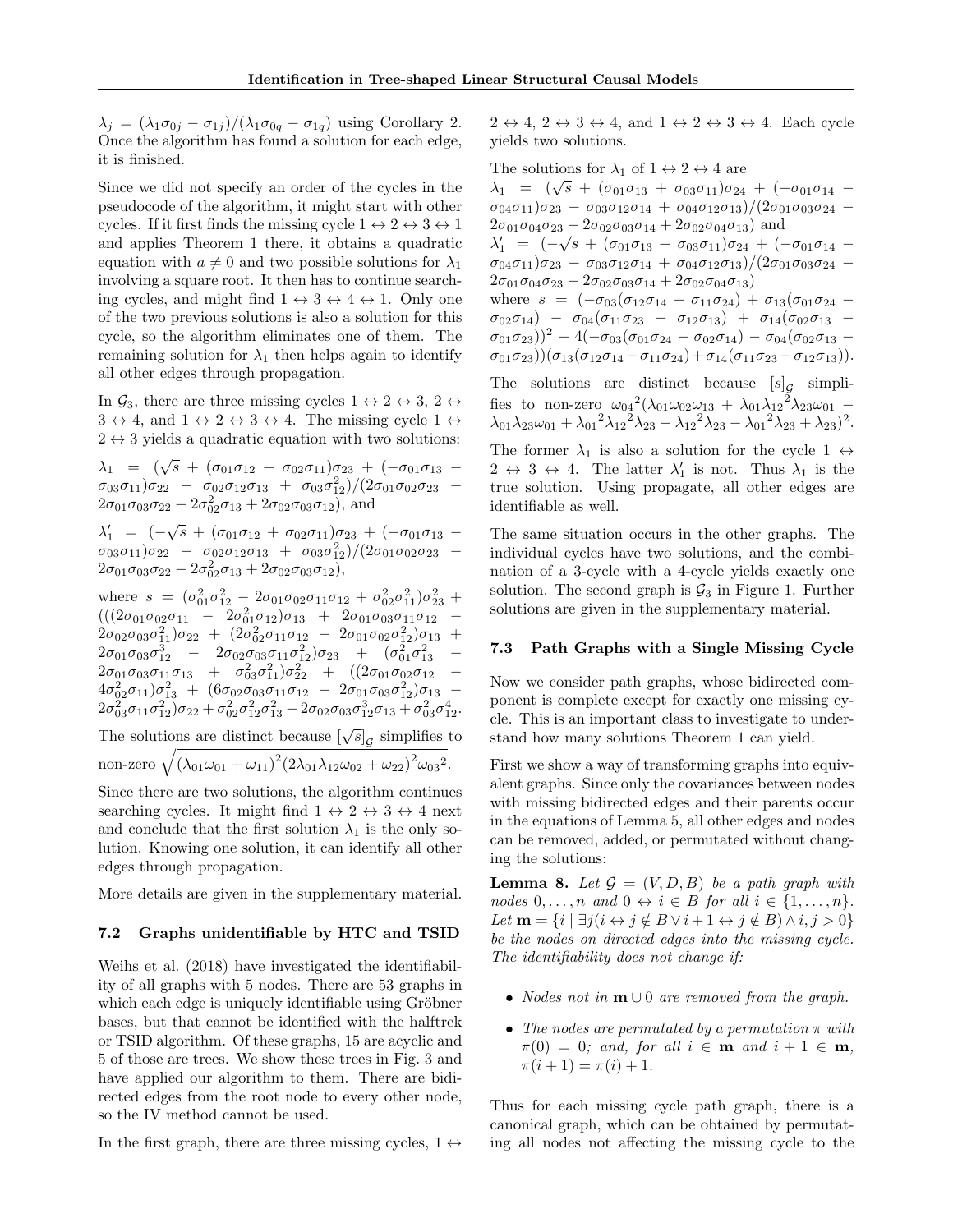

Figure 3: Tree graphs of (Weihs et al., 2018), where each directed edge is identifiable (green). The authors name them (4680, 403), (4680, 914), (360, 117), (360, 369), (840, 466). We relabel the nodes to make node 0 the root.



Figure 4: The two unidentifiable and the four uniquely identifiable path graphs with a single missing cycle. Identifiable edges are shown in green and unidentifiable edges in red.

end of the path and removing them. For a certain cycle length, there are only finitely many canonical graphs. Enumerating all canonical graphs up to length 10, shows there are only 6 missing cycles whose incoming edges are not 2-identifiable (see Figure 4). The first two are not identifiable at all, the other four have a unique solution for all edges into the missing cycle:

- $1 \leftrightarrow 3 \leftrightarrow 2 \leftrightarrow 4 \leftrightarrow 1$  (unidentifiable)
- $1 \leftrightarrow 4 \leftrightarrow 2 \leftrightarrow 5 \leftrightarrow 1$  (unidentifiable)
- $1 \leftrightarrow 2 \leftrightarrow 4 \leftrightarrow 3 \leftrightarrow 1$  (uniquely identifiable)
- $1 \leftrightarrow 2 \leftrightarrow 5 \leftrightarrow 3 \leftrightarrow 1$  (uniquely identifiable)
- $1 \leftrightarrow 3 \leftrightarrow 2 \leftrightarrow 5 \leftrightarrow 1$  (uniquely identifiable)
- $1 \leftrightarrow 4 \leftrightarrow 2 \leftrightarrow 6 \leftrightarrow 1$  (uniquely identifiable)

Proposition 5. Any path graph with exactly one missing cycle that is not equivalent (after transformations with Lemma 8) to one of the graphs of Fig. 4 is 2identifiable, if the cycle length is at most 10.

The above results have been obtained using Gröbner bases as a reference solution. This enumeration was only possible because the Gröbner base calculation performed vastly faster on path graphs with a single missing cycle than on path graphs with arbitrarily missing bidirected edges.

Our algorithm can be applied to the graphs in Figure 4 and Theorem 1 returns quadratic equations for the missing cycles. For the unidentifiable graphs, the quadratic equation vanishes that is  $[a]_G = [b+c]_G =$  $[d]_G = 0$ . For the identifiable graphs, there is one edge for which the theorem returns a linear equation, i.e.  $[a]_G = 0$ , which implies that all incoming edges are identifiable with propagation. The exact results are given in the supplementary material.

# 8 CONCLUSIONS

Our algorithm allows the identification of causal effects in tree graphs which could not be identified previously without Gröbner bases. It is possible that the algorithm is complete for the considered family of causal models, i.e., it is able to identify all causal effects in tree graphs if and only if the effects are identifiable by any method, although we cannot prove that. However, to our knowledge, no algorithm is known so far that is complete for a certain natural family of graphs.

In the worst case, the algorithm enumerates all missing cycles, although that is unnecessary since two cycles for each edge are always sufficient to identify an identifiable edge. An open problem remains to find just those two cycles efficiently. The next issue is that the solutions provided by the algorithm are in the form of fairly complex expressions, so their numerical stability on real life datasets needs further investigation.

Future research might generalize the algorithm to further graph classes. The missing cycle method of Theorem 1 only requires that all nodes on the missing cycle have one and only one incoming directed edge. If the resulting equation systems satisfy the conditions of Lemma 2, our algorithm can probably already be used to identify the incoming edges in more complex graphs that only contain a tree as subgraph.

We have implemented our algorithm for the DAGitty project (www.dagitty.net, see Textor et al. (2016)). To ensure its correctness, we have compared this implementation with a Gröbner base implementation (see supplementary material B.4).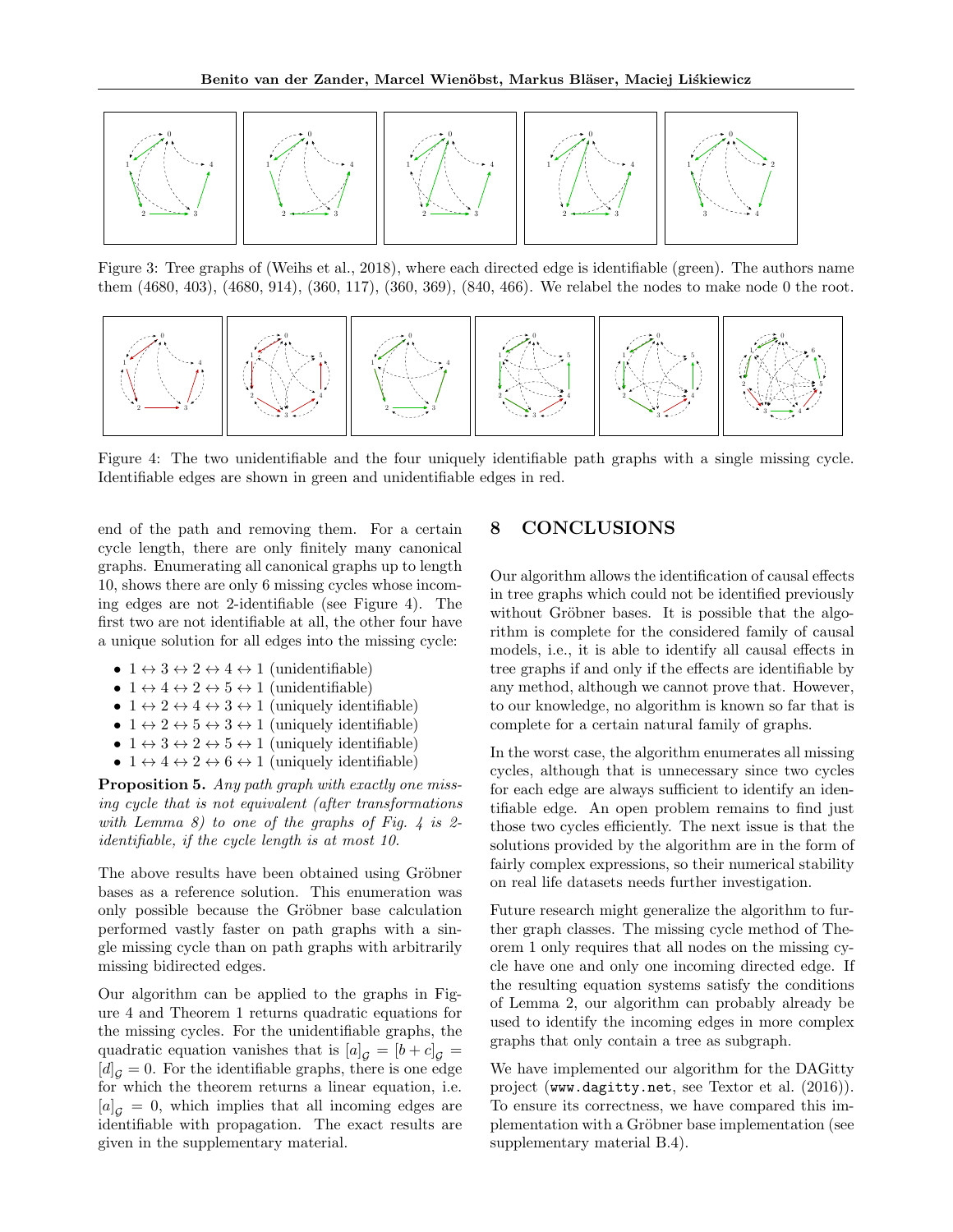Acknowledgments The first author gratefully acknowledges the financial support by the Federal Ministry for Economic Affairs and Climate Action of Germany (BMWK) through the KI-SIGS Project (FKZ: 01MK20012B). This work was also supported by the Deutsche Forschungsgemeinschaft (DFG) grant 471183316 (ZA 1244/1-1).

#### References

- M. Bläser, D. Eisenbud, and F.-O. Schreyer. Ulrich complexity. Differential Geometry and its Applications, 55:128–145, 2017.
- K. A. Bollen. Structural equations with latent variables. John Wiley & Sons, 1989.
- R. Bowden and D. Turkington. Instrumental variables. Cambridge University Press, 1984.
- R. P. Brent and H. T. Kung. Fast algorithms for manipulating formal power series. Journal of the ACM, 25(4):581–595, 1978.
- C. Brito. Instrumental sets. In R. Dechter, H. Geffner, and J. Y. Halpern, editors, Heuristics, Probability and Causality. A Tribute to Judea Pearl, chapter 17, pages 295–308. College Publications, 2010.
- C. Brito and J. Pearl. Generalized instrumental variables. In Proc. Conference on Uncertainty in Artificial Intelligence (UAI), pages 85–93, 2002a.
- C. Brito and J. Pearl. A graphical criterion for the identification of causal effects in linear models. In Proc. AAAI Conference on Artificial Intelligence, pages 533–538, 2002b.
- B. Chen, J. Pearl, and E. Bareinboim. Incorporating knowledge into structural equation models using auxiliary variables. In Proc. International Joint Conference on Artificial Intelligence (IJCAI), pages 3577–3583, 2015.
- B. Chen, D. Kumor, and E. Bareinboim. Identification and model testing in linear structural equation models using auxiliary variables. In Proc. International Conference on Machine Learning (ICML), pages 757–766. PMLR, 2017.
- W. Decker, G.-M. Greuel, G. Pfister, and H. Schönemann. SINGULAR  $4-0-3$  – A computer algebra system for polynomial computations. http://www.singular.uni-kl.de, 2016.
- R. A. DeMillo and R. J. Lipton. A probabilistic remark on algebraic program testing. Information Processing Letters, 7(4):193–195, 1978.
- M. Drton. Algebraic problems in structural equation modeling. In The 50th anniversary of Gröbner bases, pages 35–86. Mathematical Society of Japan, 2018.
- O. D. Duncan. Introduction to structural equation models. Academic Press, 1975.
- F. M. Fisher. The identification problem in econometrics. McGraw-Hill, 1966.
- R. Foygel, J. Draisma, and M. Drton. Half-trek criterion for generic identifiability of linear structural equation models. The Annals of Statistics, 40(3): 1682–1713, 06 2012.
- L. D. García-Puente, S. Spielvogel, and S. Sullivant. Identifying Causal Effects with Computer Algebra. In Proc. Conference on Uncertainty in Artificial Intelligence (UAI), pages 193–200. AUAI Press, 2010.
- D. Kumor, B. Chen, and E. Bareinboim. Efficient identification in linear structural causal models with instrumental cutsets. In Proc. Advances in Neural Information Processing Systems (NeurIPS), pages 12477–12486, 2019.
- D. Kumor, C. Cinelli, and E. Bareinboim. Efficient identification in linear structural causal models with auxiliary cutsets. In Proc. International Conference on Machine Learning (ICML), pages 5501– 5510. PMLR, 2020.
- E. W. Mayr and A. R. Meyer. The complexity of the word problems for commutative semigroups and polynomial ideals. Advances in Mathematics, 46(3): 305–329, 1982.
- J. Pearl. Parameter identification: A new perspective. Technical Report R-276, UCLA, 2001.
- J. Pearl. Causality. Cambridge University Press, 2009. ISBN 0-521-77362-8.
- J. T. Schwartz. Fast probabilistic algorithms for verification of polynomial identities. Journal of the ACM, 27(4):701–717, 1980.
- J. Textor, B. van der Zander, M. S. Gilthorpe, M. Liśkiewicz, and G. T. Ellison. Robust causal inference using directed acyclic graphs: the R package 'dagitty'. International Journal of Epidemiology, 45 (6):1887–1894, 2016.
- B. van der Zander and M. Liskiewicz. On searching for generalized instrumental variables. In Proc. International Conference on Artificial Intelligence and Statistics (AISTATS), pages 1214–1222, 2016.
- B. van der Zander, J. Textor, and M. Liskiewicz. Efficiently finding conditional instruments for causal inference. In Proc. International Joint Conference on Artificial Intelligence (IJCAI), pages 3243–3249, 2015.
- L. Weihs, B. Robinson, E. Dufresne, J. Kenkel, K. K. R. McGee II, M. I. Reginald, N. Nguyen, E. Robeva, and M. Drton. Determinantal generalizations of instrumental variables. Journal of Causal Inference, 6(1), 2018.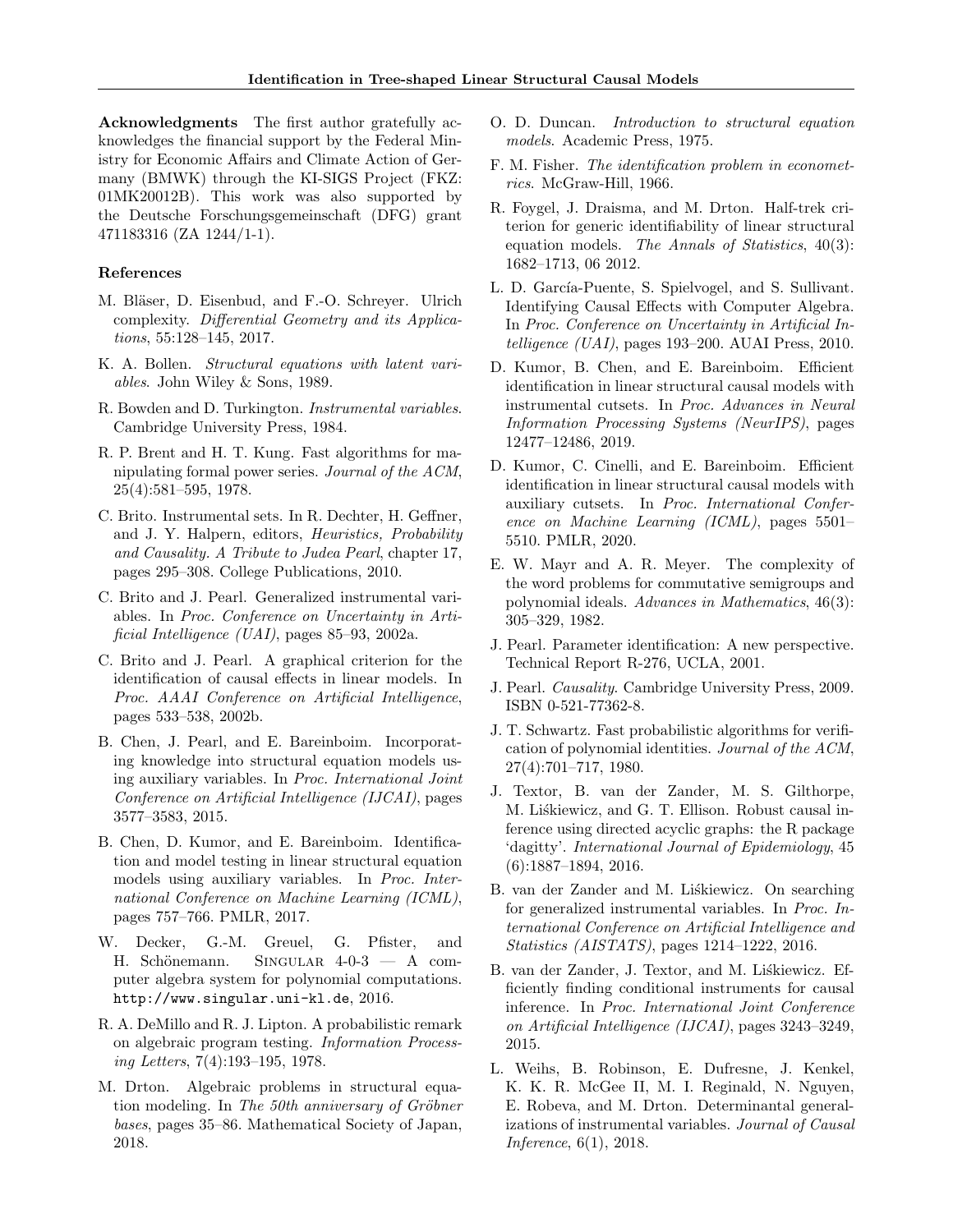- P. G. Wright. Tariff on animal and vegetable oils. Macmillan Company, New York, 1928.
- S. Wright. Correlation and causation. J. Agricultural Research, 20:557–585, 1921.
- S. Wright. The method of path coefficients. The Annals of Mathematical Statistics, 5(3):161–215, 1934.
- R. Zippel. Probabilistic algorithms for sparse polynomials. Symbolic and algebraic computation, pages 216–226, 1979.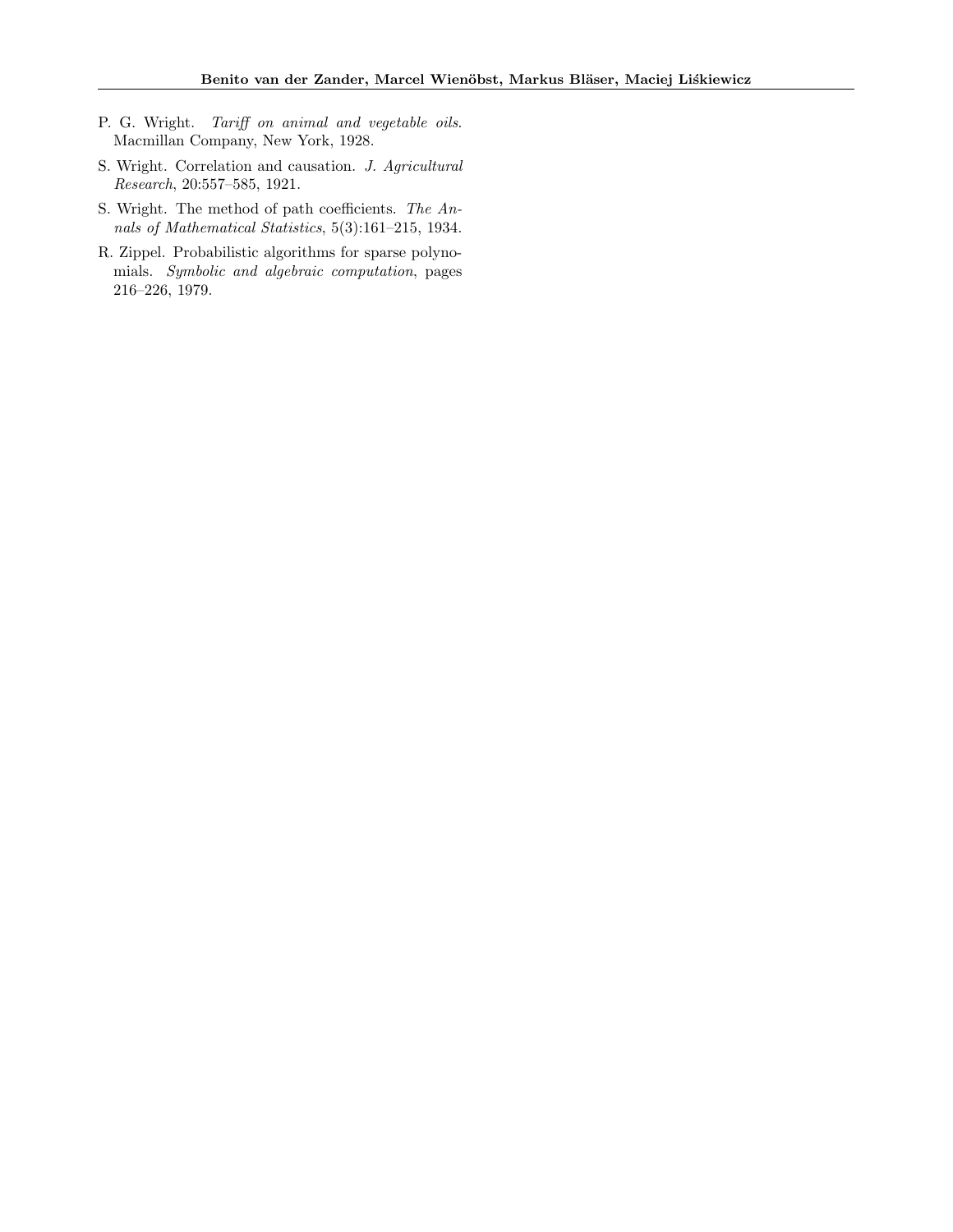# Supplementary Material: Identification in Tree-shaped Linear Structural Causal Models

# A MISSING PROOFS

## A.1 Proof of Lemma 3

*Proof.* According to the trek rule (2) we know that  $\sigma_{ij}$  is given by the sum of the products along a trek over all treks between i and j. A trek containing the bidirected edge  $s \leftrightarrow t$  contributes  $\omega_{st}L(s, i)L(t, j)$ . A trek without a bidirected edge contributes  $\omega_{ss}L(s, i)L(s, j)$ , for  $s = t \in An(i) \cap An(j)$ .  $\Box$ 

# A.2 Proof of Lemma 4

=

=

*Proof.* For an arbitrary mixed graph and the corresponding matrix  $\Omega = (I - \Lambda)^T \Sigma (I - \Lambda)$ , Drton shows (2018) that  $[(I - \Lambda)^T \Sigma (I - \Lambda)]_{ij} = \sum_{p \in Pa(i)} \sum_{q \in Pa(j)} \lambda_{pi} \lambda_{qj} \sigma_{pq} - \sum_{p \in Pa(i)} \lambda_{pi} \sigma_{pj} - \sum_{q \in Pa(j)} \lambda_{qj} \sigma_{pi} + \sigma_{ij}$ . Our lemma for tree graphs follows from the equation.

An alternate proof can be given directly using Wright's path rules.

*Proof.* We show first that  $[\lambda_{pi} \lambda_{qj} \sigma_{pq} - \lambda_{pi} \sigma_{pj} - \lambda_{qj} \sigma_{iq} + \sigma_{ij}]_q = \omega_{ij}$ . Indeed,

$$
[\lambda_{p,i}\lambda_{q,j}\sigma_{p,q}-\lambda_{p,i}\sigma_{p,j}-\lambda_{q,j}\sigma_{i,q}+\sigma_{i,j}]_{\mathcal{G}}
$$

$$
\lambda_{p,i} \lambda_{q,j} \left( \sum_{s \in An(p)} \sum_{t \in An(q)} \omega_{s,t} L(s,p) L(t,q) \right)
$$

$$
- \lambda_{p,i} \left( \sum_{s \in An(p)} \sum_{t \in An(j)} \omega_{s,t} L(s,p) L(t,j) \right)
$$

$$
- \lambda_{q,j} \left( \sum_{s \in An(i)} \sum_{t \in An(q)} \omega_{s,t} L(s,i) L(t,q) \right)
$$

$$
+ \sum_{s \in An(i)} \sum_{t \in An(j)} \omega_{s,t} L(s,i) L(t,j)
$$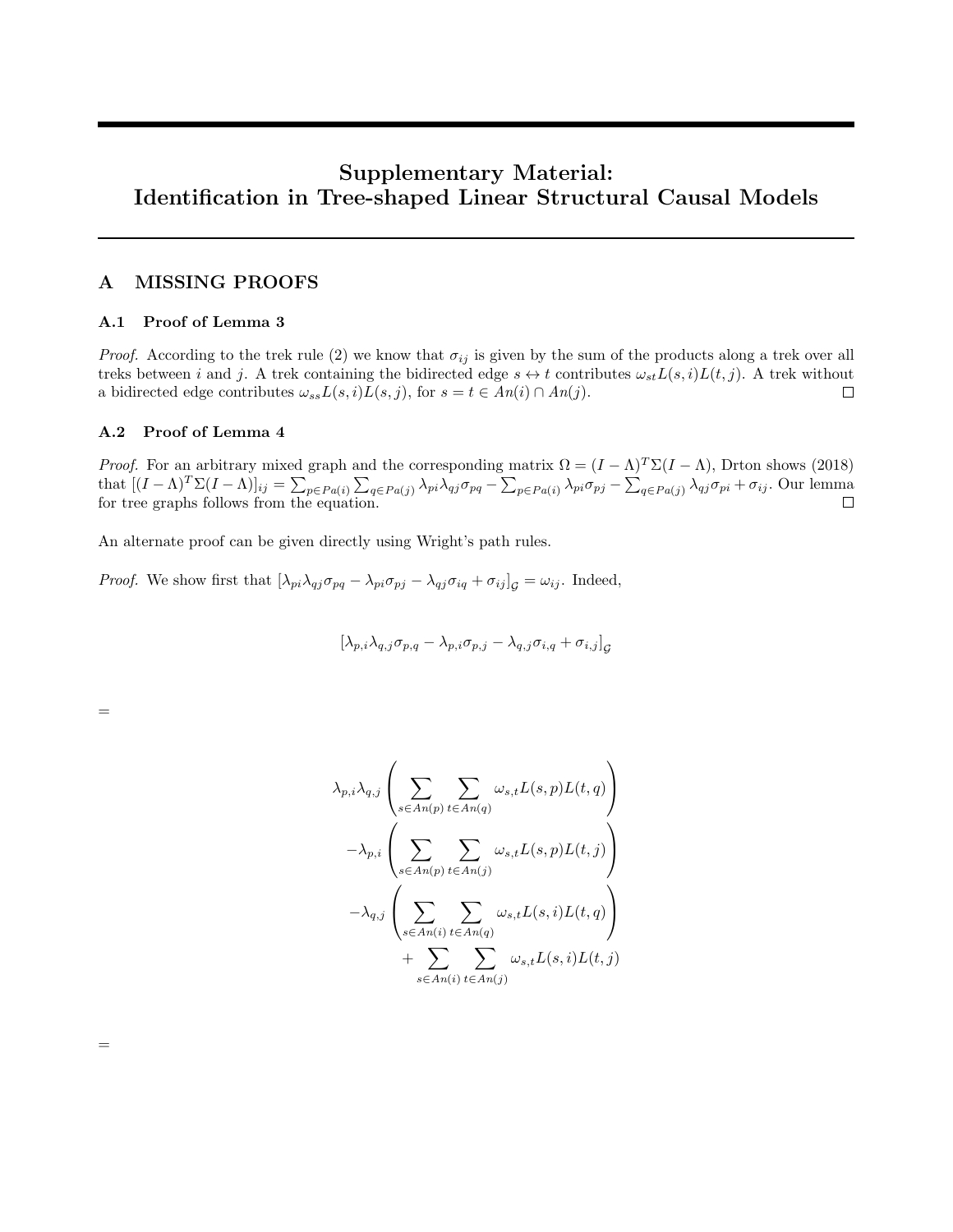$$
\left(\sum_{s \in An(p)} \sum_{t \in An(q)} \omega_{s,t} L(s,p) \lambda_{p,i} L(t,q) \lambda_{q,j}\right) - \left(\sum_{s \in An(p)} \sum_{t \in An(j)} \omega_{s,t} L(s,p) \lambda_{p,i} L(t,j)\right) - \left(\sum_{s \in An(i)} \sum_{t \in An(q)} \omega_{s,t} L(s,i) L(t,q) \lambda_{q,j}\right) + \sum_{s \in An(i)} \sum_{t \in An(j)} \omega_{s,t} L(s,i) L(t,j)
$$

$$
\sum_{s \in An(p)} \sum_{t \in An(q)} \omega_{s,t} L(s,i) L(t,j)
$$
  
- 
$$
\sum_{s \in An(p)} \sum_{t \in An(j)} \omega_{s,t} L(s,i) L(t,j)
$$
  
- 
$$
\sum_{s \in An(i)} \sum_{t \in An(q)} \omega_{s,t} L(s,i) L(t,j)
$$
  
+ 
$$
\sum_{s \in An(i)} \sum_{t \in An(j)} \omega_{s,t} L(s,i) L(t,j)
$$

=

=

=

$$
\sum_{s \in An(p)} \sum_{t \in An(q)} \omega_{s,t} L(s,i) L(t,j)
$$
  
- 
$$
\sum_{s \in An(p)} \sum_{t \in An(q) \cup j} \omega_{s,t} L(s,i) L(t,j)
$$
  
- 
$$
\sum_{s \in An(p) \cup i} \sum_{t \in An(q)} \omega_{s,t} L(s,i) L(t,j)
$$
  
+ 
$$
\sum_{s \in An(p) \cup i} \sum_{t \in An(q) \cup j} \omega_{s,t} L(s,i) L(t,j)
$$

$$
- \sum_{s \in An(p)} \omega_{s,j} L(s,i) L(j,j) + \sum_{s \in An(p) \cup i} \omega_{s,j} L(s,i) L(j,j)
$$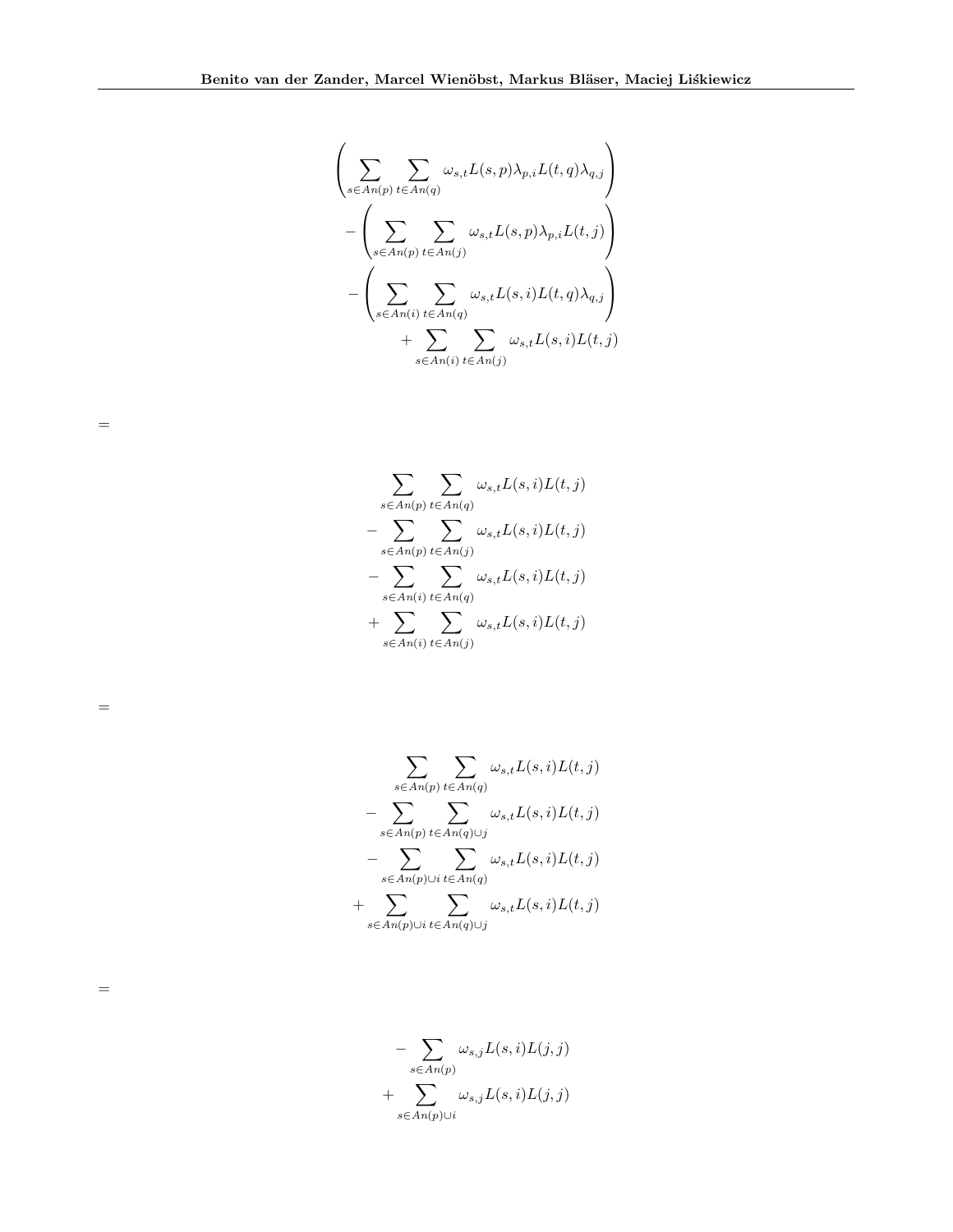$=\omega_{i,j}L(i,i)L(j,j) = \omega_{i,j}.$ 

=

=

=

=

Now, we show that  $[\sigma_{0i} - \lambda_{qi}\sigma_{0q}]_G = \omega_{0i}$ :

$$
[\sigma_{0,i}-\lambda_{p,i}\sigma_{0,p}]_{\mathcal{G}}
$$

$$
\sum_{s \in An(0)} \sum_{t \in An(i)} \omega_{s,t} L(s,0) L(t,i)
$$

$$
-\lambda_{p,i} \left( \sum_{s \in An(0)} \sum_{t \in An(p)} \omega_{s,t} L(s,0) L(t,p) \right)
$$

$$
\sum_{s \in An(0)} \sum_{t \in An(i)} \omega_{s,t} L(s,0) L(t,i)
$$

$$
- \left( \sum_{s \in An(0)} \sum_{t \in An(p)} \omega_{s,t} L(s,0) L(t,p) \lambda_{p,i} \right)
$$

$$
\sum_{s \in An(0)} \sum_{t \in An(i)} \omega_{s,t} L(s,0) L(t,i)
$$

$$
- \sum_{s \in An(0)} \sum_{t \in An(p)} \omega_{s,t} L(s,0) L(t,i)
$$

 $\sum$ t∈ $An(p)$ ∪i  $\omega_{0,t}L(0,0)L(t,i)$ − X  $t \in An(p)$  $\omega_{0,t}L(0,0)L(t,i)$ 

 $=\omega_{0,i}L(0,0)L(i,i)=\omega_{0,i}.$ 

# A.3 Proof of Lemma 5

Proof. If edge  $i \leftrightarrow j$  is missing, then  $\omega_{ij} = 0$ . So from Lemma 4, it follows immediately, that the degree of identifiability is at most the number of generic solutions of this equation system.

Foygel et al. (2012) have proven that the degree of identifiability is given exactly by number of solutions of the system  $(I - \Lambda)\Sigma (I - \Lambda)^T = \Omega$  on the elements corresponding to missing bidirected edges. If one calculates the matrix  $(I - \Lambda)\Sigma (I - \Lambda)^T$ , one obtains this equation system.

 $\Box$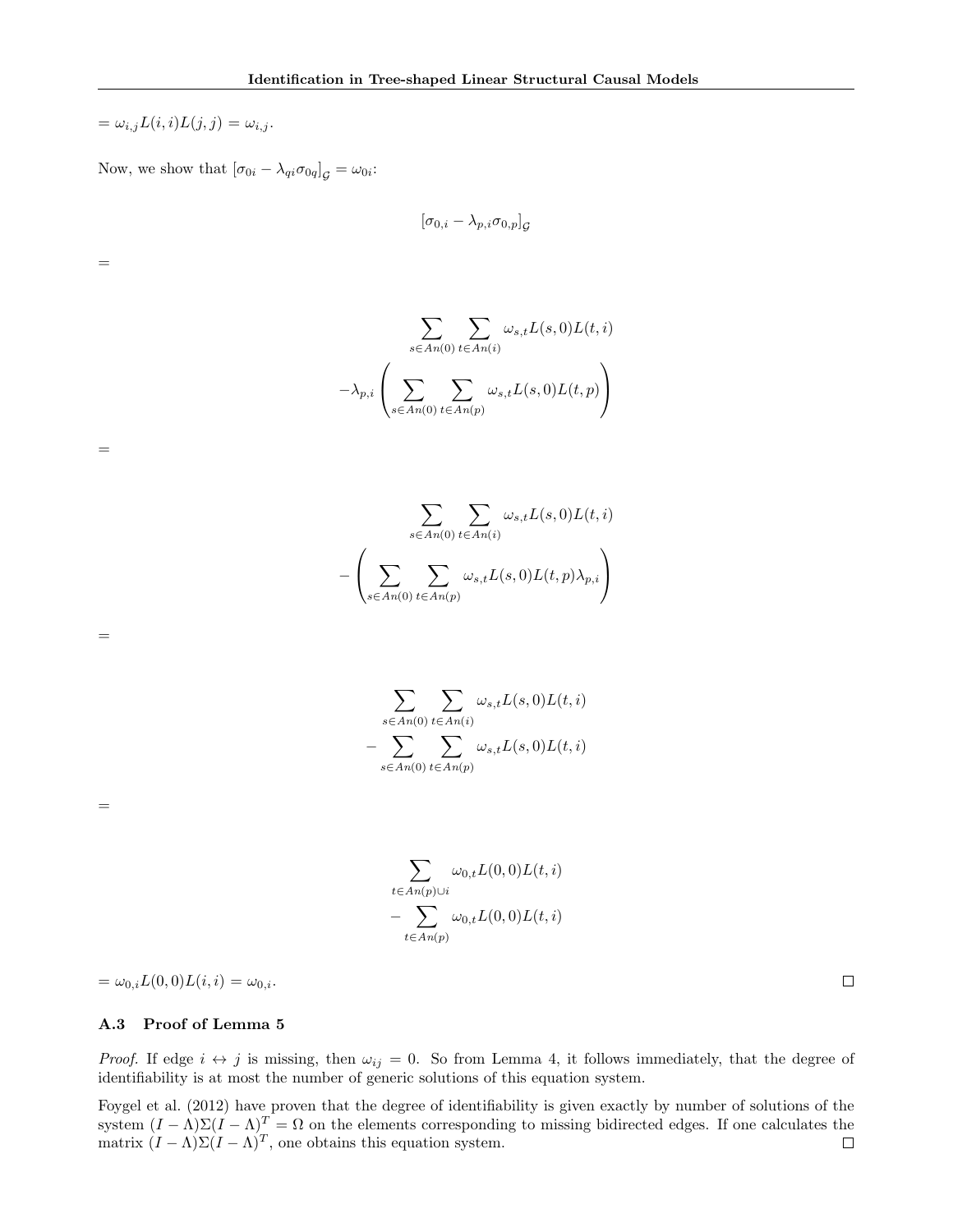#### A.4 Proof of Proposition 1

Proof. In the preliminary identification, the root is used as instrumental variable (Corollary 1) for identifying the edge  $x \to y$ , in case there is no edge  $0 \leftrightarrow y$ . It can be easily seen that, if this criterion does not apply, there can be no instrument z for  $x \to y$  as there is an open backdoor path from z via the root to y. Hence, using Corollary 1 is equivalent to IV.

Whenever an edge is identified, aIV creates an auxiliary variable to use as instrument. Propagation (Lemma 6) applies the same criterion by ensuring that there is a path from instrument z via x to y in the graph with  $\rightarrow z$ removed and no backdoor path (which again holds iff there is no bidirected edge between  $z$  and  $y$ ).  $\Box$ 

## A.5 Proof of Proposition 2

Proof. ACID repeatedly identifies direct effects (and partial effects) and creates corresponding auxiliary variables. For this, two criteria are used, which both collapse to the IV setting on tree graphs as we show below. Hence, in each iteration, the same direct effects are identified and the same auxiliary variables created as in aIV. It follows that the whole method is equivalent to aIV on tree graphs.

We now consider the two criteria for the identification of vertex  $y$  with parent  $x$ .

1. The instrumental cutset (IC) criterion (originally proposed by (Kumor et al., 2019, Theorem 5.1)):

As each node has in-degree 1, we have that  $|S| = 1$  and  $|T| = 0$ . Any  $s \in S$  fulfilling the three IC criteria is an instrument for  $x \to y$ .

2. The auxiliary cutset (AC) criterion (Kumor et al., 2020, Definition 3.2): The auxiliary cutset is defined as the closest cutset to  $x = Pa(y)$ . In graphs with in-degree 1, it is always x itself. Then, a set Z which acts as partial-effect instrumental set (PEIS), see (Kumor et al., 2020, Definition 3.1), has cardinality 1 and  $z \in Z$ is an instrumental variable.

This shows that, restricted to tree graphs, every edge identified by ACID is identified by aIV. Thus from Proposition 1 the claim of this proposition follows.  $\Box$ 

#### A.6 Proof of Theorem 1

*Proof.* Due to Lemma 5, the missing cycle yields k equations, given by  $a_i^1 \lambda_{v_i} \lambda_{v_{i+1}} + b_i^1 \lambda_{v_i} + c_i^1 \lambda_{v_{i+1}} + d_i^1 = 0$ .

We can eliminate every other equation by combining pairs of equations. This is a general approach which works for all equation systems of this structure even if they do not come from a missing cycle.

Let, for short,  $x_i = \lambda_{v_i}$  and  $x_{k+1} = x_1$ . We combine the  $(2i - 1)$ th with the  $(2i)$ th equation:

$$
0 = (x_{2i-1}a_{2i-1} + c_{2i-1})(a_{2i}x_{2i}x_{2i+1} + b_{2i}x_{2i} + c_{2i}x_{2i+1} + d_{2i})
$$
  
\n
$$
- (x_{2i+1}a_{2i} + b_{2i})(a_{2i-1}x_{2i-1}x_{2i} + b_{2i-1}x_{2i-1} + c_{2i-1}x_{2i} + d_{2i-1})
$$
  
\n
$$
= (x_{2i-1}a_{2i-1} + c_{2i-1})(x_{2i}(a_{2i}x_{2i+1} + b_{2i}) + c_{2i}x_{2i+1} + d_{2i})
$$
  
\n
$$
- (x_{2i+1}a_{2i} + b_{2i})(x_{2i}(a_{2i-1}x_{2i-1} + c_{2i-1}) + b_{2i-1}x_{2i-1} + d_{2i-1})
$$
  
\n
$$
= (x_{2i-1}a_{2i-1} + c_{2i-1})(c_{2i}x_{2i+1} + d_{2i})
$$
  
\n
$$
- (x_{2i+1}a_{2i} + b_{2i})(b_{2i-1}x_{2i-1} + d_{2i-1})
$$
  
\n
$$
= x_{2i-1}x_{2i+1}(a_{2i-1}c_{2i} - a_{2i}b_{2i-1})
$$
  
\n
$$
+ x_{2i-1}(a_{2i-1}d_{2i} - b_{2i-1}b_{2i})
$$
  
\n
$$
+ x_{2i+1}(c_{2i-1}c_{2i} - a_{2i}d_{2i-1})
$$
  
\n
$$
+ c_{2i-1}d_{2i} - d_{2i-1}b_{2i}.
$$

This eliminates every equation involving  $x_{2i}$ . If k is even, it results in a new equation system of size  $k/2$ . If k is odd, we can do the same, but include the last equation in the new equation system. Any solution of the old system is a solution of the new system.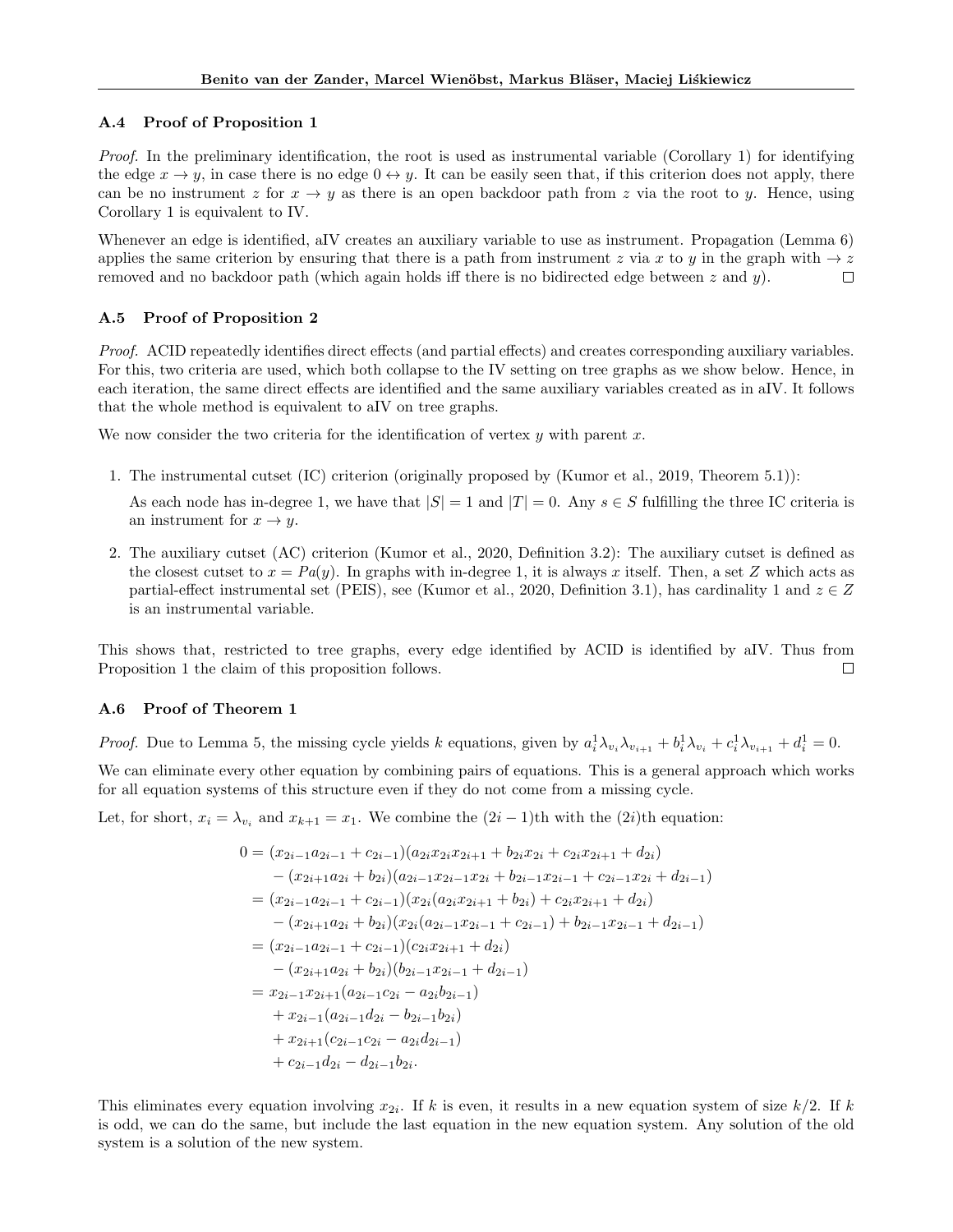Once two equations, as if  $k = 2$ , remain, we eliminate the second variable by:

$$
0 = (a_1x_1 + c_1)(a_2x_2x_1 + b_2x_2 + c_2x_1 + d_2)
$$
  
\n
$$
- (a_2x_1 + b_2)(a_1x_1x_2 + b_1x_1 + c_1x_2 + d_1)
$$
  
\n
$$
= (a_1x_1 + c_1)(x_2(a_2x_1 + b_2) + c_2x_1 + d_2)
$$
  
\n
$$
- (a_2x_1 + b_2)(x_2(a_1x_1 + c_1) + b_1x_1 + d_1)
$$
  
\n
$$
= (a_1x_1 + c_1)(c_2x_1 + d_2) - (a_2x_1 + b_2)(b_1x_1 + d_1)
$$
  
\n
$$
= x_1^2(a_1c_2 - a_2b_1) + x_1(a_1d_2 + c_1c_2 - a_2d_1 - b_2b_1) + c_1d_2 - b_2d_1.
$$

Finally, only one quadratic equation remains.

The coefficients of the resulting equations are exactly the determinants calculated in Definition 1.

The proof shows that any solution to the initial equation system of one missing cycle is a solution to the final quadratic equation of the recursion. Since a quadratic equation has at most two solutions, this means if the equation system has at least two solutions, the solutions of the quadratic equation are exactly the solutions of the equation system.

Unfortunately, if the equation system has exactly one solution, the recursion can introduce a spurious second solution. E.g. if it happens that  $a_1 = a_2$  and  $c_1 = b_2$  in the two equations case. Then  $x_1 = -c_1/a_1 = -b_2/a_2$  is a solution to the final quadratic equation, regardless if it was a solution of the initial equation system.

This unfortunate case actually happened for some edges in Figure 4 during our experiments. However, it does not affect the outcome of the algorithm since there always was an edge in the same cycle for which it did not happen. This edge provides a unique solution for all other edges in the cycle using propagate.

An alternate way of solving the missing cycle equation system is to insert the equation of propagate into the next equation. E.g. from  $a_1x_1x_2 + b_1x_1 + c_1x_2 + d_1 = 0$  obtain  $x_2 = -(d_1 + b_1x_1)/(a_1x_1 + c_1)$  and insert it into  $a_2x_2x_1+b_2x_2+c_2x_1+d_2$ . This returns  $a_2(-(d_1+b_1x_1)/(a_1x_1+c_1))x_1+b_2(-(d_1+b_1x_1)/(a_1x_1+c_1))+c_2x_1+d_2 = 0$ , which can be solved for  $x_1$ . But we do not recommend that approach, since it requires linearly many insertion steps in general unlike the recursion we propose which only has logarithmic deep, so it has worse complexity and yields much larger expressions.

#### A.7 Proof of Proposition 4

Proof. The theorem follows from Proposition 2 which says that every edge in a tree graph identified by the ACID algorithm is identified already in the preliminary identification phase of the TreeID algorithm (Lines 24-27). We note that the phase of the algorithm runs in polynomial time.  $\Box$ 

#### A.8 Proof of Lemma 8

Proof. The first part follows directly because nodes connected to all other nodes by bidirected edges do not contribute an equation to the equation system.

The second part: The equation of a missing bidirected edge  $i + 1 \leftrightarrow j + 1$  contains factors  $\sigma_{i+x,j+y}$  with  $x, y \in \{0, 1\}$  in G and  $\sigma_{\pi(i)+x,\pi(j)+y}$  in G'. Then  $i, j \in \mathbf{m}$  and  $\pi(i)+x = \pi(i+x)$  and  $\pi(j)+y = \pi(j+y)$ .

So the new equation system is obtained by replacing  $\sigma_{i,j}$  with  $\sigma_{\pi(i),\pi(j)}, \lambda_i$  with  $\lambda_{\pi(i)}$ , which is only a renaming of variables. Thus both equation systems have an isomorph solution space.  $\Box$ 

#### A.9 Proof of Proposition 5

Proof. See Subsection B.3 below.

 $\Box$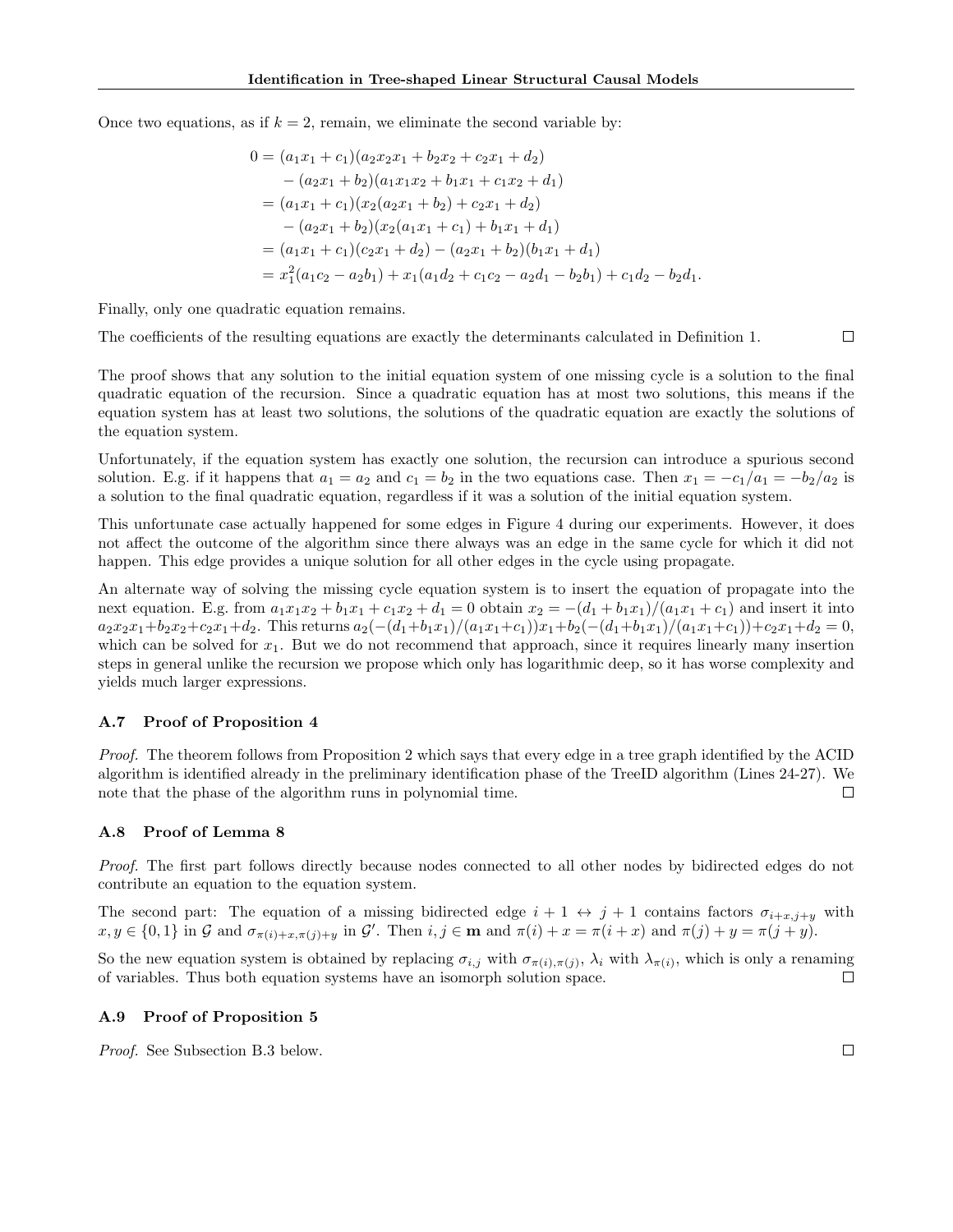# B EXPERIMENTS

To test our algorithm TreeId on graphs, we have manually searched the missing cycles, and solved the resulting missing cycle equations. If multiple solutions occurred, we have inserted the solution of one missing cycle in the equations of other missing cycles.

For symbolic calculations with polynomials, we have used the CAS (wx)Maxima. Rather than using PIT on FASTPs, we have fully expanded the equations in the CAS. Although this is slower, it provides more detailed information about the terms remaining in non-zero polynomials. A problem that occurs during the calculations information about the terms remaining in non-zero polynomials. A problem that occurs during the calculations<br>is that Maxima converts  $\sqrt{x^2}$  to  $|x|$ , so that  $\sqrt{x^2} - x$  is non-zero. For TreeId to work, such equations sho considered as zero and need to be manually checked.

We only need to calculate one edge, since the identifiability of other edges should follow using propagation.

# B.1 Identification of  $\mathcal{G}_2$  in Figure 1

The graph  $\mathcal{G}_2$  in Figure 1 has a missing cycle  $1 \leftrightarrow 2 \leftrightarrow 3 \leftrightarrow 4 \leftrightarrow 1$ .

The recursion returns a quadratic equation  $a\lambda_{01}^2 + b\lambda_{01} + c = 0$  with

$$
a = ((\sigma_{00}(-\sigma_{02}) - \sigma_{00}(-\sigma_{02}))((-\sigma_{33})(-\sigma_{04}) - \sigma_{03}\sigma_{34}) - (\sigma_{03}(-\sigma_{04}) - \sigma_{03}(-\sigma_{04}))(\sigma_{00}\sigma_{23} - (-\sigma_{03})(-\sigma_{02})))
$$
  
\n
$$
b = ((\sigma_{00}(-\sigma_{02}) - \sigma_{00}(-\sigma_{02}))((-\sigma_{33})\sigma_{14} - (-\sigma_{13})\sigma_{34}) - (\sigma_{03}\sigma_{14} - (-\sigma_{13})(-\sigma_{04}))(\sigma_{00}\sigma_{23} - (-\sigma_{03})(-\sigma_{02}))) +
$$
  
\n
$$
(((-\sigma_{01})(-\sigma_{02}) - \sigma_{00}\sigma_{12})((-\sigma_{33})(-\sigma_{04}) - \sigma_{03}\sigma_{34}) - (\sigma_{03}(-\sigma_{04}) - \sigma_{03}(-\sigma_{04}))((-\sigma_{01})\sigma_{23} - (-\sigma_{03})\sigma_{12}))
$$
  
\n
$$
c = (((-\sigma_{01})(-\sigma_{02}) - \sigma_{00}\sigma_{12})((-\sigma_{33})\sigma_{14} - (-\sigma_{13})\sigma_{34}) - (\sigma_{03}\sigma_{14} - (-\sigma_{13})(-\sigma_{04}))((-\sigma_{01})\sigma_{23} - (-\sigma_{03})\sigma_{12}))
$$
  
\nSimplifying this equation in (wx)Maxima returns:

$$
a = 0
$$
  
\n
$$
b = (\sigma_{01}\sigma_{02} - \sigma_{00}\sigma_{12})(\sigma_{04}\sigma_{33} - \sigma_{03}\sigma_{34}) - (\sigma_{03}\sigma_{14} - \sigma_{04}\sigma_{13})(\sigma_{00}\sigma_{23} - \sigma_{02}\sigma_{03})
$$
  
\n
$$
c = (\sigma_{01}\sigma_{02} - \sigma_{00}\sigma_{12})(\sigma_{13}\sigma_{34} - \sigma_{14}\sigma_{33}) - (\sigma_{03}\sigma_{14} - \sigma_{04}\sigma_{13})(\sigma_{03}\sigma_{12} - \sigma_{01}\sigma_{23})
$$
  
\nThus  $\lambda_{01} = -c/b$  is a unique solution. The fraction is valid because  $[b]_G = \omega_{33}\omega_{01}\omega_{02}\omega_{04}$  is not zero.

## B.2 Identification of the graphs in Figure 3

Here we investigate the 5 tree graphs of (Weihs et al., 2018).

## B.2.1 Identification of (4680, 403)



There are three missing cycles,  $1 \leftrightarrow 2 \leftrightarrow 4$ ,  $2 \leftrightarrow 3 \leftrightarrow 4$ , and  $1 \leftrightarrow 2 \leftrightarrow 3 \leftrightarrow 4$ . Each cycle yields two solutions. The solutions for  $\lambda_1$  of  $1 \leftrightarrow 2 \leftrightarrow 4$  are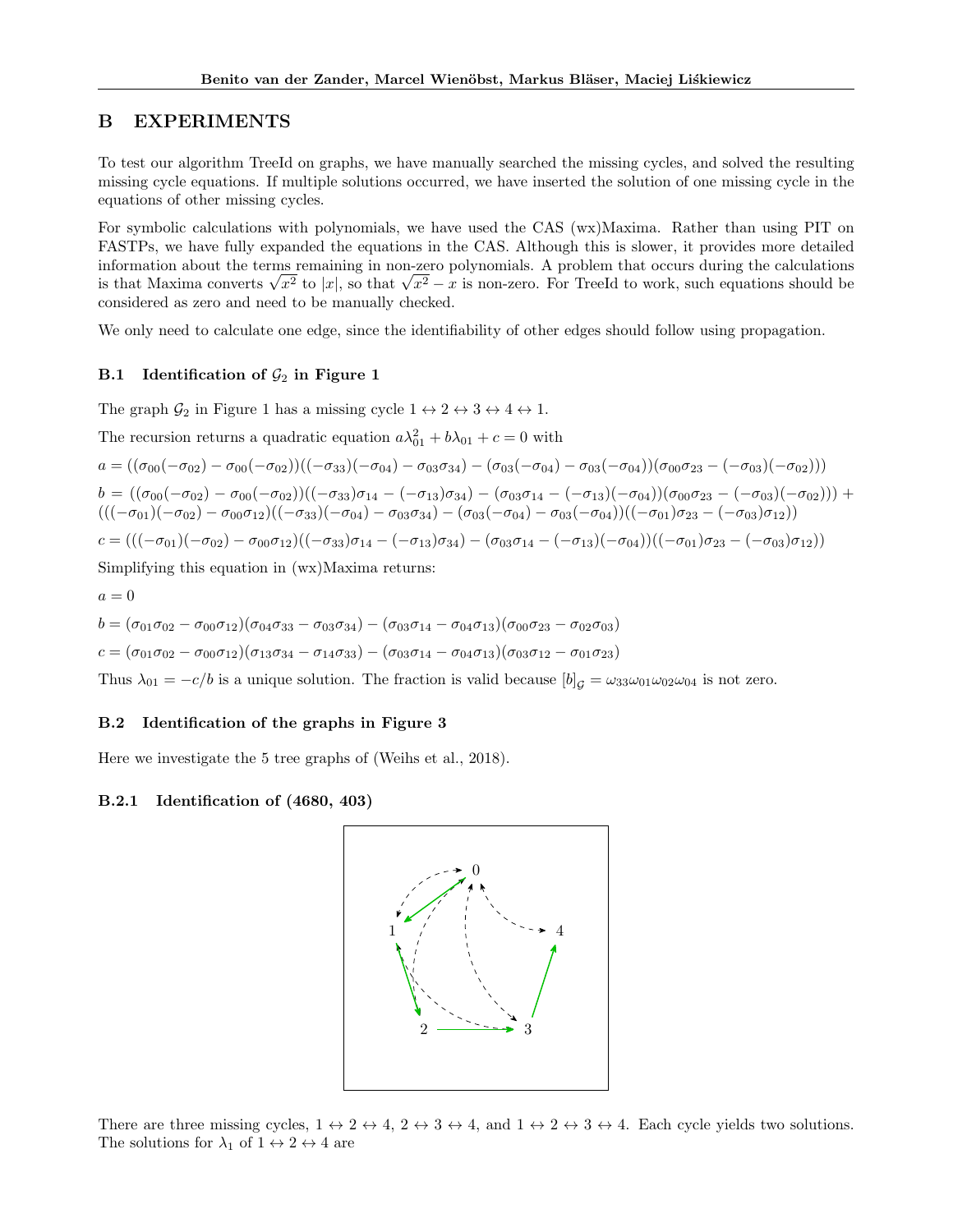$\lambda_1 = (\sqrt{s} + (\sigma_{01}\sigma_{13} + \sigma_{03}\sigma_{11})\sigma_{24} + (-\sigma_{01}\sigma_{14} - \sigma_{04}\sigma_{11})\sigma_{23} - \sigma_{03}\sigma_{12}\sigma_{14} + \sigma_{04}\sigma_{12}\sigma_{13})/(2\sigma_{01}\sigma_{03}\sigma_{24} - 2\sigma_{01}\sigma_{04}\sigma_{23} 2\sigma_{02}\sigma_{03}\sigma_{14} + 2\sigma_{02}\sigma_{04}\sigma_{13}$ , and  $\lambda_1' = (-\sqrt{s} + (\sigma_{01}\sigma_{13} + \sigma_{03}\sigma_{11})\sigma_{24} + (-\sigma_{01}\sigma_{14} - \sigma_{04}\sigma_{11})\sigma_{23} - \sigma_{03}\sigma_{12}\sigma_{14} + \sigma_{04}\sigma_{12}\sigma_{13})/(2\sigma_{01}\sigma_{03}\sigma_{24} - 2\sigma_{01}\sigma_{04}\sigma_{23} 2\sigma_{02}\sigma_{03}\sigma_{14} + 2\sigma_{02}\sigma_{04}\sigma_{13})$ where  $s = (-\sigma_{03}(\sigma_{12}\sigma_{14}-\sigma_{11}\sigma_{24})+\sigma_{13}(\sigma_{01}\sigma_{24}-\sigma_{02}\sigma_{14})-\sigma_{04}(\sigma_{11}\sigma_{23}-\sigma_{12}\sigma_{13})+\sigma_{14}(\sigma_{02}\sigma_{13}-\sigma_{01}\sigma_{23}))^{2}$  $4(-\sigma_{03}(\sigma_{01}\sigma_{24}-\sigma_{02}\sigma_{14})-\sigma_{04}(\sigma_{02}\sigma_{13}-\sigma_{01}\sigma_{23}))(\sigma_{13}(\sigma_{12}\sigma_{14}-\sigma_{11}\sigma_{24})+\sigma_{14}(\sigma_{11}\sigma_{23}-\sigma_{12}\sigma_{13})).$ The solutions are distinct because the expression  $[\sqrt{s}]_g$  simplifies to the non-zero polynomial  $\sqrt{\omega_{04}^2(\lambda_{01}\omega_{02}\omega_{13} + \lambda_{01}\lambda_{12}^2\lambda_{23}\omega_{01} - \lambda_{01}\lambda_{23}\omega_{01} + {\lambda_{01}}^2\lambda_{12}^2\lambda_{23} - {\lambda_{12}}^2\lambda_{23} - {\lambda_{01}}^2\lambda_{23} + \lambda_{23})^2}.$ 

The former  $\lambda_1$  is also a solution for the cycle  $1 \leftrightarrow 2 \leftrightarrow 3 \leftrightarrow 4$ . The latter  $\lambda'_1$  is not. Thus  $\lambda_1$  is the true solution.

#### B.2.2 Identification of (4680, 914)



There are three missing cycles  $1 \leftrightarrow 2 \leftrightarrow 3$ ,  $2 \leftrightarrow 3 \leftrightarrow 4$ , and  $1 \leftrightarrow 2 \leftrightarrow 3 \leftrightarrow 4$ . The missing cycle  $1 \leftrightarrow 2 \leftrightarrow 3$  gives two solutions:

 $\lambda_1 = (\sqrt{s} + (\sigma_{01}\sigma_{12} + \sigma_{02}\sigma_{11})\sigma_{23} + (-\sigma_{01}\sigma_{13} - \sigma_{03}\sigma_{11})\sigma_{22} - \sigma_{02}\sigma_{12}\sigma_{13} + \sigma_{03}\sigma_{12}^2)/(2\sigma_{01}\sigma_{02}\sigma_{23} - 2\sigma_{01}\sigma_{03}\sigma_{22} 2\sigma_{02}^2 \sigma_{13} + 2\sigma_{02} \sigma_{03} \sigma_{12}$ ), and

 $\lambda_1' = (-\sqrt{s} + (\sigma_{01}\sigma_{12} + \sigma_{02}\sigma_{11})\sigma_{23} + (-\sigma_{01}\sigma_{13} - \sigma_{03}\sigma_{11})\sigma_{22} - \sigma_{02}\sigma_{12}\sigma_{13} + \sigma_{03}\sigma_{12}^2)/(2\sigma_{01}\sigma_{02}\sigma_{23} - 2\sigma_{01}\sigma_{03}\sigma_{22} 2\sigma_{02}^2\sigma_{13} + 2\sigma_{02}\sigma_{03}\sigma_{12})$ 

where  $s = (\sigma_{01}^2 \sigma_{12}^2 - 2\sigma_{01}\sigma_{02}\sigma_{11}\sigma_{12} + \sigma_{02}^2 \sigma_{11}^2)\sigma_{23}^2 + (((2\sigma_{01}\sigma_{02}\sigma_{11} - 2\sigma_{01}^2 \sigma_{12})\sigma_{13} + 2\sigma_{01}\sigma_{03}\sigma_{11}\sigma_{12} - 2\sigma_{02}\sigma_{03}\sigma_{11}^2)\sigma_{22} +$  $(2\sigma_{02}^2\sigma_{11}\sigma_{12} - 2\sigma_{01}\sigma_{02}\sigma_{12}^2)\sigma_{13} + 2\sigma_{01}\sigma_{03}\sigma_{12}^3 - 2\sigma_{02}\sigma_{03}\sigma_{11}\sigma_{12}^2)\sigma_{23} + (\sigma_{01}^2\sigma_{13}^2 - 2\sigma_{01}\sigma_{03}\sigma_{11}\sigma_{13} + \sigma_{03}^2\sigma_{11}^2)\sigma_{22}^2 +$  $((2\sigma_{01}\sigma_{02}\sigma_{12}-4\sigma_{02}^2\sigma_{11})\sigma_{13}^2+(6\sigma_{02}\sigma_{03}\sigma_{11}\sigma_{12}-2\sigma_{01}\sigma_{03}\sigma_{12}^2)\sigma_{13}-2\sigma_{03}^2\sigma_{11}\sigma_{12}^2)\sigma_{22}+\sigma_{02}^2\sigma_{12}^2\sigma_{13}^2-2\sigma_{02}\sigma_{03}\sigma_{12}^3\sigma_{13}+$  $\sigma_{03}^2 \sigma_{12}^4$ .

The solutions are distinct because  $[\sqrt{s}]_G$  simplifies to non-zero  $\sqrt{(\lambda_{01}\omega_{01} + \omega_{11})^2(2\lambda_{01}\lambda_{12}\omega_{02} + \omega_{22})^2\omega_{03}^2}$ .

If we insert this in the cycle  $1 \leftrightarrow 2 \leftrightarrow 3 \leftrightarrow 4$ , maxima says neither is a solution because there are terms involving  $| w_{03} |$  that do not cancel. Manually replacing them with  $(w_{03})$  discovers that only the first  $\lambda_1$  is a solution. Thus the graph is fully identifiable.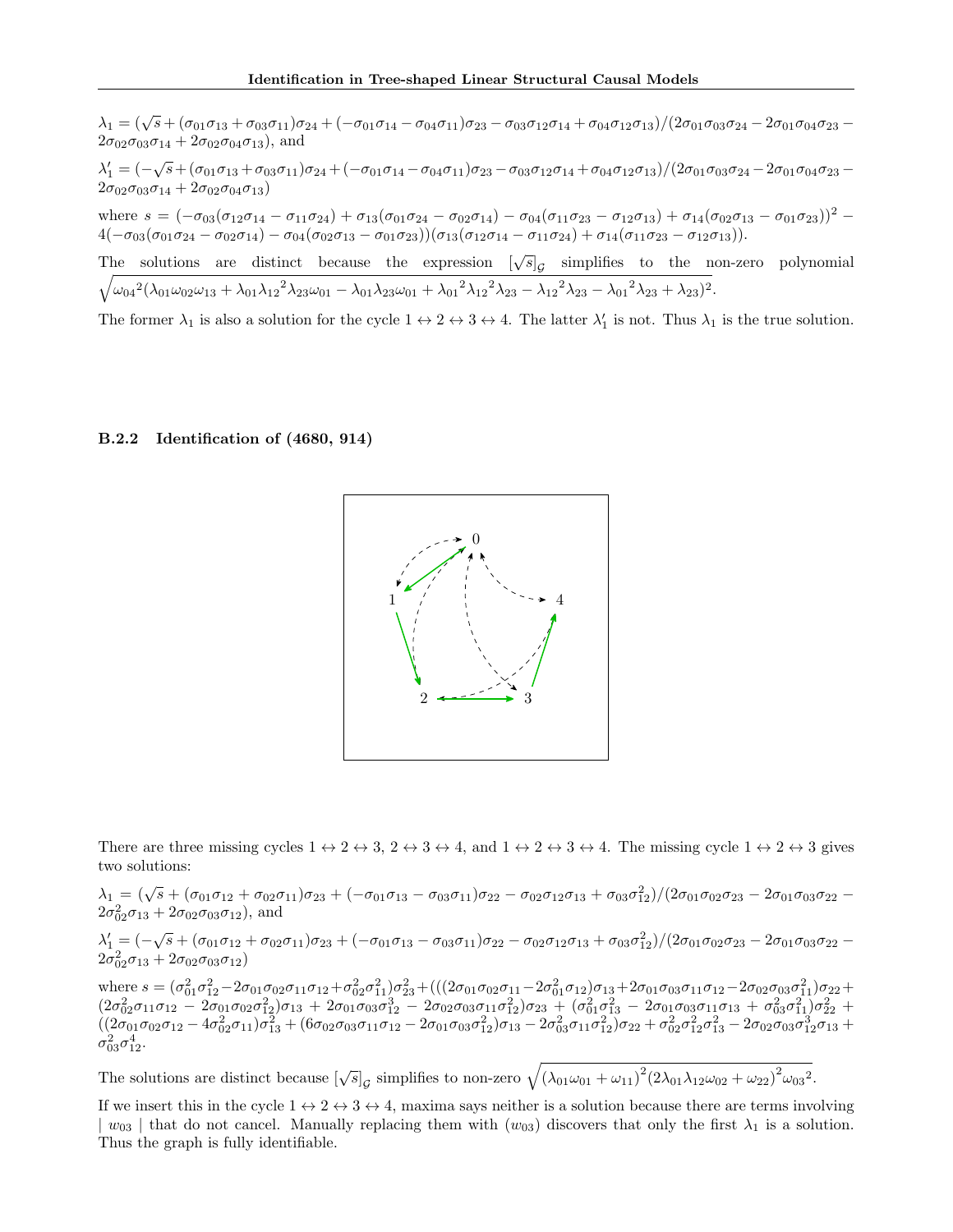#### B.2.3 Identification of (360, 117)



The missing cycle  $1 \leftrightarrow 2 \leftrightarrow 4$  gives two solutions:

 $\lambda_1 = (\sqrt{s} + (\sigma_{00}\sigma_{13} + \sigma_{01}\sigma_{03})\sigma_{24} + (-\sigma_{00}\sigma_{14} - \sigma_{01}\sigma_{04})\sigma_{23} + \sigma_{02}\sigma_{03}\sigma_{14} - \sigma_{02}\sigma_{04}\sigma_{13})/(2\sigma_{00}\sigma_{03}\sigma_{24} - 2\sigma_{00}\sigma_{04}\sigma_{23}),$ and

 $\lambda_1' = (-\sqrt{s} + (\sigma_{00}\sigma_{13} + \sigma_{01}\sigma_{03})\sigma_{24} + (-\sigma_{00}\sigma_{14} - \sigma_{01}\sigma_{04})\sigma_{23} + \sigma_{02}\sigma_{03}\sigma_{14} - \sigma_{02}\sigma_{04}\sigma_{13})/(2\sigma_{00}\sigma_{03}\sigma_{24} - 2\sigma_{00}\sigma_{04}\sigma_{23})$ where  $s = ((\sigma_{00}^2 \sigma_{13}^2 - 2\sigma_{00}\sigma_{01}\sigma_{03}\sigma_{13} + \sigma_{01}^2 \sigma_{03}^2)\sigma_{24}^2 + (((2\sigma_{00}\sigma_{01}\sigma_{03} - 2\sigma_{00}^2 \sigma_{13})\sigma_{14} + 2\sigma_{00}\sigma_{01}\sigma_{04}\sigma_{13} - 2\sigma_{01}^2 \sigma_{03}\sigma_{04})\sigma_{23} +$  $(2\sigma_{00}\sigma_{02}\sigma_{03}\sigma_{13} - 4\sigma_{00}\sigma_{03}^2\sigma_{12} + 2\sigma_{01}\sigma_{02}\sigma_{03}^2)\sigma_{14} - 2\sigma_{00}\sigma_{02}\sigma_{04}\sigma_{13}^2 + (4\sigma_{00}\sigma_{03}\sigma_{04}\sigma_{12} - 2\sigma_{01}\sigma_{02}\sigma_{03}\sigma_{04})\sigma_{13})\sigma_{24} +$  $(\sigma_{00}^2 \sigma_{14}^2 - 2 \sigma_{00} \sigma_{01} \sigma_{04} \sigma_{14} + \sigma_{01}^2 \sigma_{04}^2) \sigma_{23}^2 + (-2 \sigma_{00} \sigma_{02} \sigma_{03} \sigma_{14}^2 + (2 \sigma_{00} \sigma_{02} \sigma_{04} \sigma_{13} + 4 \sigma_{00} \sigma_{03} \sigma_{04} \sigma_{12} - 2 \sigma_{01} \sigma_{02} \sigma_{03} \sigma_{04}) \sigma_{14} +$  $(2\sigma_{01}\sigma_{02}\sigma_{04}^2 - 4\sigma_{00}\sigma_{04}^2\sigma_{12})\sigma_{13})\sigma_{23} + \sigma_{02}^2\sigma_{03}^2\sigma_{14}^2 - 2\sigma_{02}^2\sigma_{03}\sigma_{04}\sigma_{13}\sigma_{14} + \sigma_{02}^2\sigma_{04}^2\sigma_{13}^2)$ 

The solutions are distinct because  $[\sqrt{s}]_g$  simplifies to non-zero  $\sqrt{\omega_{15}^2(\omega_{13}\omega_{24}+2\lambda_{13}\lambda_{34}\omega_{12}\omega_{13}+\omega_{33}\lambda_{34}\omega_{12})^2}$ . Only the first solution is valid for the 4-cycle  $1 \leftrightarrow 2 \leftrightarrow 3 \leftrightarrow 4$ , so the graph is fully identifiable.

## B.2.4 Identification of (360, 369)



There are three missing cycles  $1 \leftrightarrow 2 \leftrightarrow 3$ ,  $1 \leftrightarrow 3 \leftrightarrow 4$ , and  $1 \leftrightarrow 2 \leftrightarrow 3 \leftrightarrow 4$ . The missing cycle  $1 \leftrightarrow 2 \leftrightarrow 3$  gives two solutions:

 $\lambda_1 = (\sqrt{s} + (\sigma_{00}\sigma_{12} + \sigma_{01}\sigma_{02})\sigma_{23} + (-\sigma_{00}\sigma_{13} - \sigma_{01}\sigma_{03})\sigma_{22} + \sigma_{02}^2\sigma_{13} - \sigma_{02}\sigma_{03}\sigma_{12})/(2\sigma_{00}\sigma_{02}\sigma_{23} - 2\sigma_{00}\sigma_{03}\sigma_{22})],$  and  $\lambda_1' = (-\sqrt{s} + (\sigma_{00}\sigma_{12} + \sigma_{01}\sigma_{02})\sigma_{23} + (-\sigma_{00}\sigma_{13} - \sigma_{01}\sigma_{03})\sigma_{22} + \sigma_{02}^2\sigma_{13} - \sigma_{02}\sigma_{03}\sigma_{12})/(2\sigma_{00}\sigma_{02}\sigma_{23} - 2\sigma_{00}\sigma_{03}\sigma_{22})$ where  $s=(\sigma_{00}^2\sigma_{12}^2-2\sigma_{00}\sigma_{01}\sigma_{02}\sigma_{12}+\sigma_{01}^2\sigma_{02}^2)\sigma_{23}^2+(((2\sigma_{00}\sigma_{01}\sigma_{02}-2\sigma_{00}^2\sigma_{12})\sigma_{13}+2\sigma_{00}\sigma_{01}\sigma_{03}\sigma_{12}-2\sigma_{01}^2\sigma_{02}\sigma_{03})\sigma_{22}+$  $(2\sigma_{01}\sigma_{02}^3 - 2\sigma_{00}\sigma_{02}^2\sigma_{12})\sigma_{13} + 2\sigma_{00}\sigma_{02}\sigma_{03}\sigma_{12}^2 - 2\sigma_{01}\sigma_{02}^2\sigma_{03}\sigma_{12})\sigma_{23} + (\sigma_{00}^2\sigma_{13}^2 - 2\sigma_{00}\sigma_{01}\sigma_{03}\sigma_{13} + \sigma_{01}^2\sigma_{03}^2)\sigma_{22}^2 +$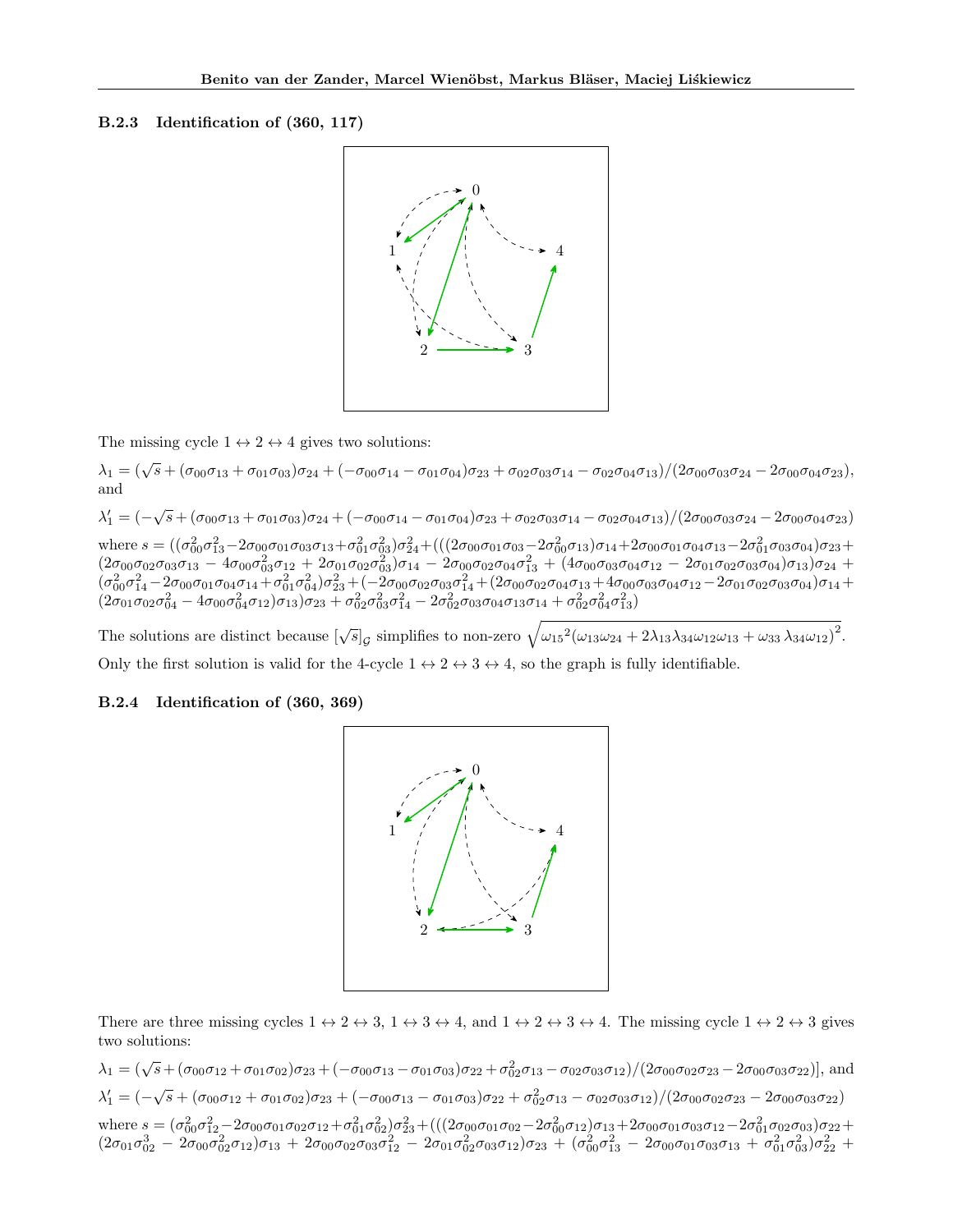$(-2\sigma_{00}\sigma_{02}^2\sigma_{13}^2 + (6\sigma_{00}\sigma_{02}\sigma_{03}\sigma_{12} - 2\sigma_{01}\sigma_{02}^2\sigma_{03})\sigma_{13} - 4\sigma_{00}\sigma_{03}^2\sigma_{12}^2 + 2\sigma_{01}\sigma_{02}\sigma_{03}^2\sigma_{12})\sigma_{22} + \sigma_{02}^4\sigma_{13}^2 - 2\sigma_{02}^3\sigma_{03}\sigma_{12}\sigma_{13} +$  $\sigma_{02}^2 \sigma_{03}^2 \sigma_{12}^2$ .

The solutions are distinct because  $[\sqrt{s}]_G$  simplifies to non-zero  $\sqrt{\omega_{01}^2(2\lambda_{02}\omega_{02} + \omega_{22})^2\omega_{33}^2}$ .

If we insert this in the cycle  $1 \leftrightarrow 2 \leftrightarrow 3 \leftrightarrow 4$ , maxima says neither is a solution because there are terms involving  $\omega_{03}$  that do not cancel. Manually replacing  $\omega_{03}$  by  $(\omega_{03})$  discovers that only the first  $\lambda_1$  is a solution. Thus the graph is fully identifiable. (alternative the  $\lambda_1$  from cycle 134 works without manual replacement)

#### B.2.5 Identification of (840, 466)



There are three missing cycles  $1 \leftrightarrow 2 \leftrightarrow 3$ ,  $2 \leftrightarrow 3 \leftrightarrow 4$ , and  $2 \leftrightarrow 1 \leftrightarrow 3 \leftrightarrow 4$ . The missing cycle  $1 \leftrightarrow 2 \leftrightarrow 3$  gives two solutions:

 $\lambda_1 = (\sqrt{s} + (\sigma_{00}\sigma_{11} + \sigma_{01}^2)\sigma_{23} + (\sigma_{01}\sigma_{02} - \sigma_{00}\sigma_{12})\sigma_{13} - \sigma_{01}\sigma_{03}\sigma_{12} - \sigma_{02}\sigma_{03}\sigma_{11})/(2\sigma_{00}\sigma_{01}\sigma_{23} - 2\sigma_{00}\sigma_{03}\sigma_{12})$ , and  $\lambda'_1 = -(\sqrt{s} + (-\sigma_{00}\sigma_{11} - \sigma_{01}^2)\sigma_{23} + (\sigma_{00}\sigma_{12} - \sigma_{01}\sigma_{02})\sigma_{13} + \sigma_{01}\sigma_{03}\sigma_{12} + \sigma_{02}\sigma_{03}\sigma_{11})/(2\sigma_{00}\sigma_{01}\sigma_{23} - 2\sigma_{00}\sigma_{03}\sigma_{12})$ where  $s = (\sigma_{00}^2 \sigma_{11}^2 - 2\sigma_{00}\sigma_{01}^2 \sigma_{11} + \sigma_{01}^4)\sigma_{23}^2 + (((-2\sigma_{00}^2 \sigma_{11} - 2\sigma_{00}\sigma_{01}^2)\sigma_{12} + 2\sigma_{00}\sigma_{01}\sigma_{02}\sigma_{11} + 2\sigma_{01}^3 \sigma_{02})\sigma_{13} +$  $(6\sigma_{00}\sigma_{01}\sigma_{03}\sigma_{11} - 2\sigma_{01}^3\sigma_{03})\sigma_{12} - 2\sigma_{00}\sigma_{02}\sigma_{03}\sigma_{11}^2 - 2\sigma_{01}^2\sigma_{02}\sigma_{03}\sigma_{11})\sigma_{23} + (\sigma_{00}^2\sigma_{12}^2 - 2\sigma_{00}\sigma_{01}\sigma_{02}\sigma_{12} + \sigma_{01}^2\sigma_{02}^2)\sigma_{13}^2 +$  $(2\sigma_{00}\sigma_{01}\sigma_{03}\sigma_{12}^2 \ + \ (2\sigma_{00}\sigma_{02}\sigma_{03}\sigma_{11} \ - \ 2\sigma_{01}^2\sigma_{02}\sigma_{03})\sigma_{12} \ - \ 2\sigma_{01}\sigma_{02}^2\sigma_{03}\sigma_{11})\sigma_{13} \ + \ (\sigma_{01}^2\sigma_{03}^2 \ - \ 4\sigma_{00}\sigma_{03}^2\sigma_{11})\sigma_{12}^2 \ +$  $2\sigma_{01}\sigma_{02}\sigma_{03}^2\sigma_{11}\sigma_{12} + \sigma_{02}^2\sigma_{03}^2\sigma_{11}^2$ .

The solutions are distinct because  $[\sqrt{s}]_G$  simplifies to non-zero  $\sqrt{(2\lambda_{01}\omega_{01} + \omega_{11})^2\omega_{02}^2\omega_{03}^2}$ .

If we insert this in the cycle  $1 \leftrightarrow 3 \leftrightarrow 4 \leftrightarrow 2$ , maxima says neither is a solution because there are terms involving  $\omega_{02}$  and  $\omega_{03}$  that do not cancel. Manually replacing them with  $(\omega_{02})$  and  $(\omega_{03})$  discovers that only the first  $\lambda_1$  is a solution. Thus the graph is fully identifiable.

## B.3 Canonical path graphs

For Proposition 5, we have calculated the identifiability of all canonical path graphs with exactly one missing cycle of length at most 10 using Gröbner bases.

The results are shown in the file canonical-cycles.pdf.

The directed edges form a path  $0 \to 1 \to 2 \to 3 \to \dots$  in each graph.

The color of the directed edges encodes the identifiability:

- 1. green: The edge is uniquely identifiable.
- 2. yellow: The edge is 2-identifiable.
- 3. blue: The Gröbner base does not include a solution the edge identifiability directly, but the edge can be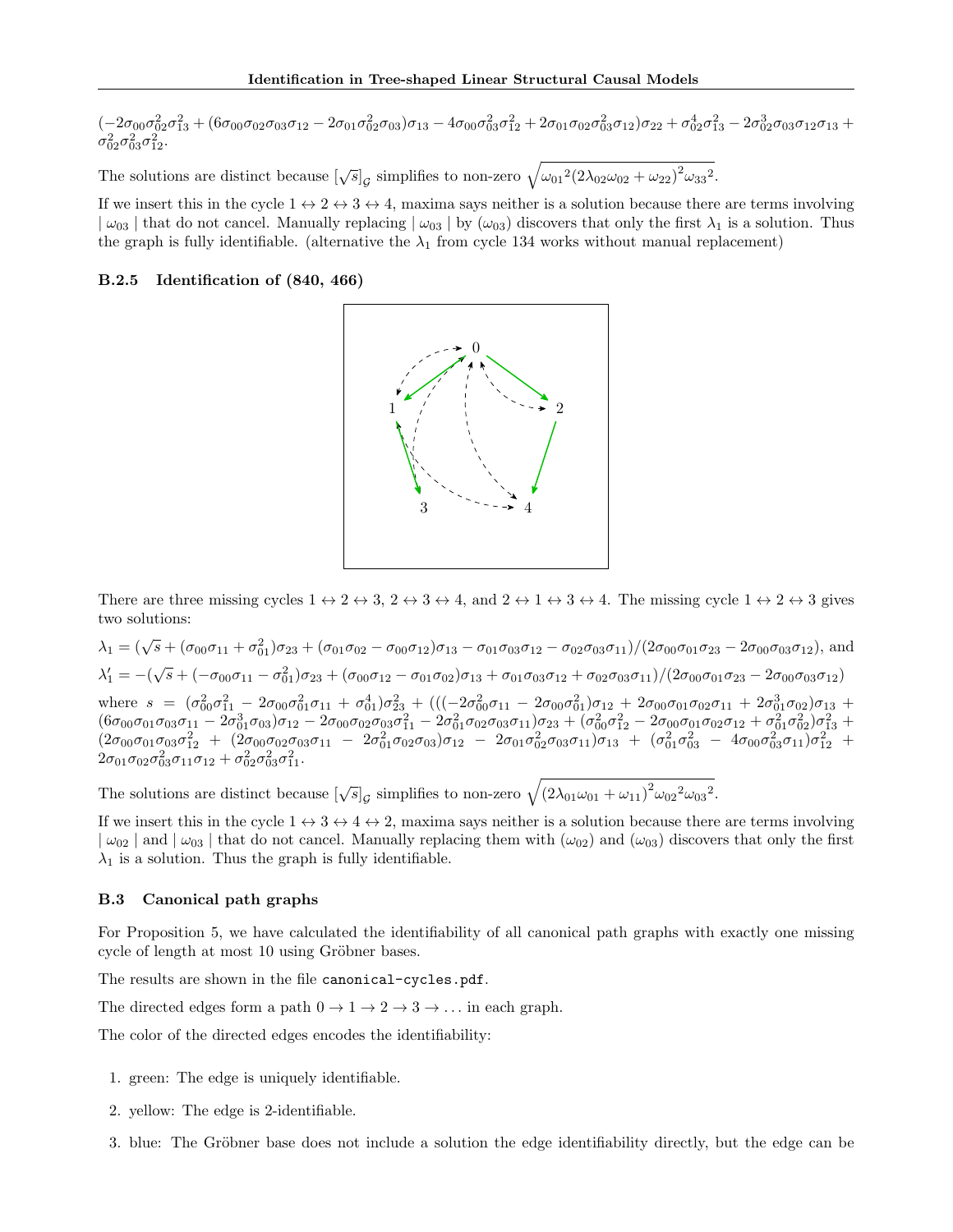identified using some kind of propagate from adjacent edges. It is either 1-identifiable or 2-identifiable depending on the color of the adjacent edge.

4. black: The edge is not identifiable

The number of nodes is not specified, since additional nodes do not affect the identifiability

The graphs are normalized for shifting, but not for permutations. E.g. the 2nd and 3rd graph of length 3 in canonical-cycles.pdf are equivalent under permutations, and so must have the same identifiability. Hence here one can see more fully identifiable graphs of length 4 than in the main paper, which is not a contradiction, as they are equivalent.

# B.4 Comparison with Gröbner bases

Besides path graphs with a single missing cycle, we have enumerated 879 path graphs with 8 nodes and various combinations of bidirected edges. On these graphs, we have searched the identifiable edges with TreeID and a Gröbner base approach. The results are shown in the pdf files of the folder 879graphs.

TreeID (as implemented in DAGitty) completed its computation in a day and night on a laptop. To calculate the Gröbner bases, we have used Singular (Decker et al., 2016). Over several months on a desktop PC, it calculated the Gröbner bases for the first 587 graphs and then it stopped proceeding, possibly having exhausted the available RAM. So we have aborted it, and continued the computations for the remaining graphs with a time limit of 4 hours per graph on a server. There it eventually finished.

Comparing the output of both algorithms, we see that TreeID can identify all edges that can be identified using Gröbner bases on these graphs.

Furthermore, it can identify edges that could not be identified with the Gröbner bases, which should be impossible. This seems to occur due to two bugs in our Gröbner base analysis: 1) when the 4 hour time limit was breached, we recorded all edges as unidentifiable rather than a computation failure, and 2) prioritizing base polynomials containing a single variable over propagation. For example, the Gröbner base might contain  $p = \lambda_2^2 \Sigma_1 + \lambda_2 \Sigma_2 + \Sigma_3$ ,  $q = \lambda_2 \Sigma_4 + \lambda_1 \Sigma_5 + \Sigma_6$  and  $r = \lambda_1 \Sigma_7 + \Sigma_8$ , where  $\Sigma_i$  are arbitrary polynomials in  $\sigma_{j,k}$ . From p, our analysis script would conclude that  $\lambda_2$  is 2-identifiable, and from r that  $\lambda_1$  is 1-identifiable. Our script would then stop, assuming it had discovered the identifiability of all edges. However, from  $q$  and  $r$  together, one can conclude that  $\lambda_2$  is also 1-identifiable. As explained in the previous section, in our visualizations we have drawn edges identified by  $p, q$ , resp.  $r$  as yellow, blue, resp. green. Essentially the bug was to draw edges that might be blue or yellow as yellow, even if blue was better.

# B.5 wxMaxima files

We have performed several calculations in the wxMaxima CAS. For the sake of reproducibility, we share the following wxMaxima files:

- 1. 3nodes.wxmx, 5nodes.wxmx, binaryTree.wxmx, binaryTree2.wxmx: Examples of the calculation of the  $\Sigma$ matrix.
- 2. propagate.wxmx: Shows that the propagation step of a FASTP results in a FASTP.
- 3. recursion.wxmx and recursion-abcd.wxmx: A general recursion scheme for a cycle of 3,4, and 6 length. In the first level, the a, b, c, d have not been replaced by any  $\sigma_{ij}$ , so the recursion returns a general quadratic equation. In this general quadratic equation, the a, b, c, d can be replaced by  $\sigma_{ij}$  to obtain a quadratic equation for a specific system without performing the recursion.
- 4. substitution-scheme-3-equations.wxmxm, substitution-scheme-4-equations.wxmx: An alternative way of solving the equation system of a missing cycle using substitution rather than the recursion.
- 5. substitution-abcd.wxmxm: Shows that substitution unlike the recursion does not work in general.
- 6. test-drton-tsiv-\*.wxmx: The calculations for Figure 3.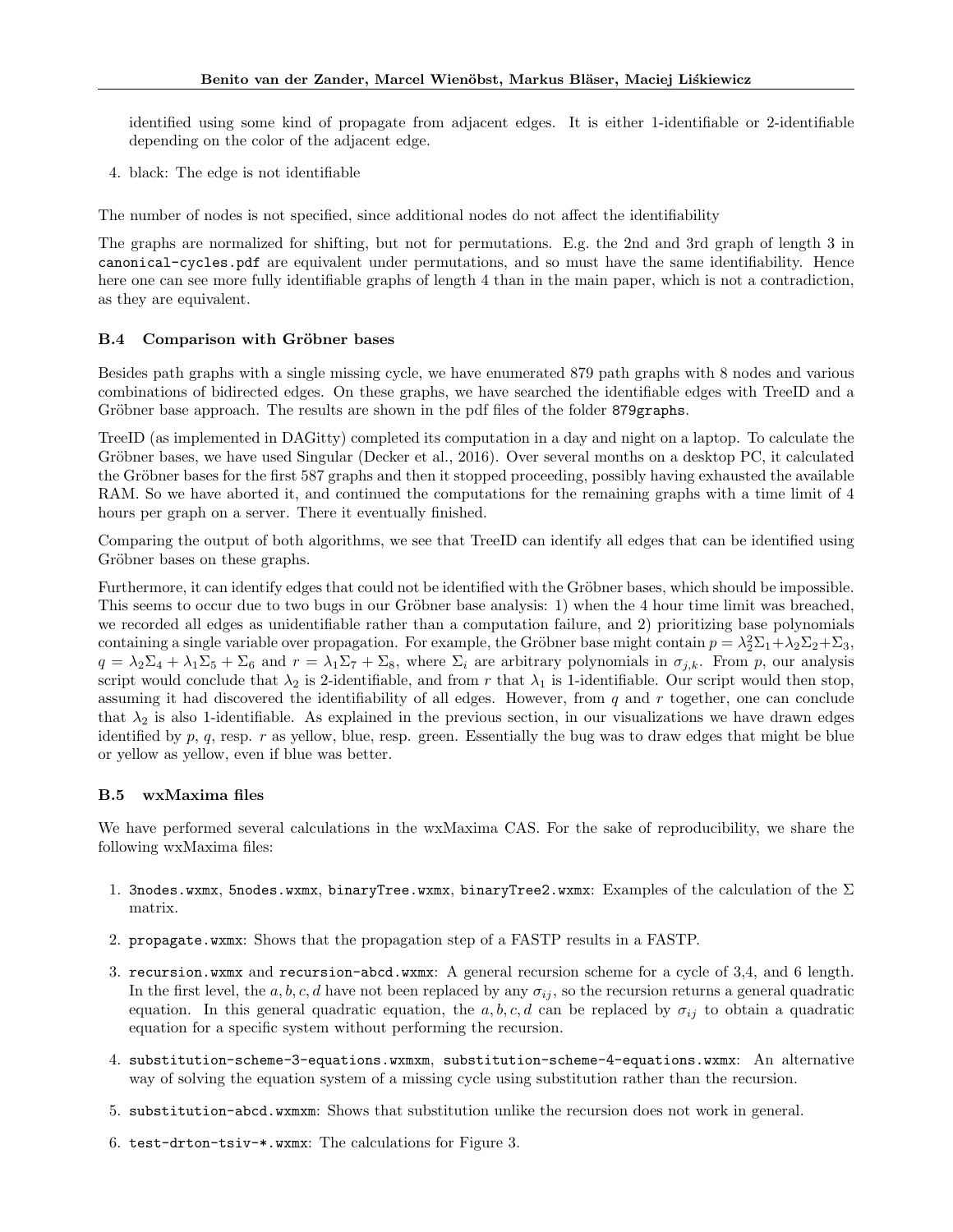- 7. test-drton-tsiv-Fig2\*.wxmx: The calculations for  $G_2$  in Figure 1 (which is a graph in Figure 2 in Weihs et al. (2018)).
- 8. test-discriminant-cycle\*.wxmx: The calculations for Figure 4 (canonical path graphs with no solutions or a unique solution).

#### B.6 Script files

In the folder scripts, you can find some of the code we have used to run the experiments.

1. singlecyclepathgraphs.lpr: Creates path graphs with a single missing cycle.

Example usage after compilation: ./singlecyclepathgraphs 4

2. identification-helper.xqm: Various functions used by the other scripts, mostly to convert graphs from one file format to another. The functions can also be called directly:

Example: xidel --module identification-helper.xqm -e 'helper:drton-model-to-pretty-edgestring(5, " $(4680, 403)$ ")' to convert the graph  $(4680, 403)$  in the notation of Weihs et al.  $(2018)$  to our format.

- 3. drtonModelToGraph.lpr: Another program to convert the graphs of Weihs et al. (2018) to our format. The input graph is specified as constants in the source code.
- 4. identifiability-singular-model.xq: Creates Singular commands to calculate the Gröbner base for some graphs. It outputs variables Li for  $\lambda_i$  and sisj for  $\sigma_{ij}$ .

Example: echo '[[[1, 2], [1, 4], [2,3], [2,4], [3,4]]]' | xidel --input-format json - -e @identifiability-singular-model.xq | Singular

- 5. identifiable-iff.compress.pl: Removes all sigma variables from the Gröbner base output of Singular to save space.
- 6. identifiable-iff.parsesingular.pl: Parses the Gröbner base output to find the identifiable edges (see B.3 and B.4).

Example: Singular < input-with-the-singular-model | perl identifiable-iff.compress.pl | perl identifiable-iff.parsesingular.pl > output.tex

The output consists of TeX commands which can create the visualizations in the folder 879graphs when combined with suitable definitions for the commands.

- 7. makegraph-results-to-json.xq: This converts the output of identifiable-iff.parsesingular.pl to JSON. The JSON can be copied into a JavaScript program, from which it is easy to call DAGitty.
- 8. identifiable-iffgraphs-cycles-solution.xq: Calculates the quadratic equation of Theorem 1 for a given graph and missing cycle using the recursion of Definition 2.

Example: model='1->2 1->3 1->4 4->5 1<->2 1<->3 1<->4 1<->5' cycle='2 3 4' xidel identifiable-iffgraphs-cycles-solution.xq

The last three lines of the output can be copied verbatim into Maxima to define the variables  $a, b, c$  for the quadratic equation. This is the script we have used to calculate the solutions in B.1 and B.2, in combination with the next two scripts which reveal how many solutions the quadratic equation has.

9. graph-to-matrices.xq: Creates Maxima commands to calculate  $\Lambda, \Omega, \Sigma$  matrices for a given graph.

Example: model=' $[1, 2], [2, 3], [1, 3]$ ' xidel graph-to-matrices.xq

10. discriminant.xq: Creates Maxima commands to substitute the elements of a  $\Sigma$  matrix of size n into the expressions a and  $b^2 - 4ac$  of Lemma 7.

Example: n=5 xidel discriminant.xq